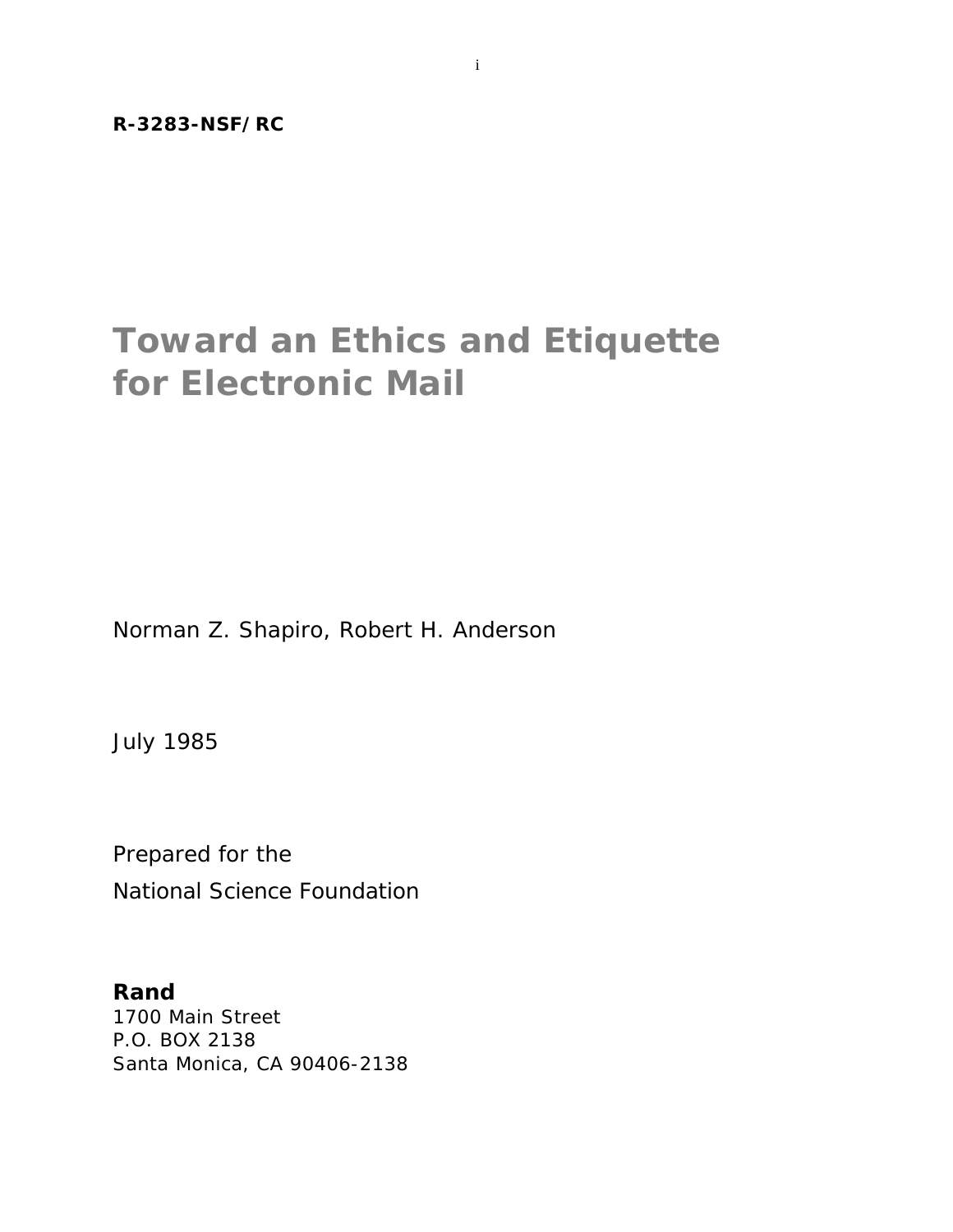#### **PREFACE**

Electronic mail and message systems are playing an increasing role in the work we perform. The effects, and side-effects, of this new communication medium can be substantial. This report discusses a number of issues related to the use of electronic mail and presents a set of 'idelines that should help lead to its effective use.

The report is not an introduction to electronic mail systems, computers, or communication systems. It does not survey existing mail systems or compare and contrast them. Rather, it is a discussion of some important general attributes of such systems, and the effects of those attributes on the quality and appropriateness of communication. The authors discuss the "etiquette" of sending and receiving electronic mail, drawing on personal observation of inappropriate or counterproductive use of these systems. By presenting some initial guidelines for their use, the authors hope to accelerate the process by which social customs and behavior appropriate to electronic mail become established, and thereby to accelerate the effective use of such systems.

The intended audience is persons possessing some familiarity with electronic mail systems, or considering adopting them for individual or institutional use. The guidelines discussed here may ease their transition to, and understanding of, this new and quite fundamentally different communication medium. In addition, the authors hope that the discussion will stimulate reflection by experienced users on their own evolving rules, and thus promote an exchange of views on appropriate electronic mail behavior.

The report was prepared with support from the National Science Foundation and from The Rand Corporation using its own funds.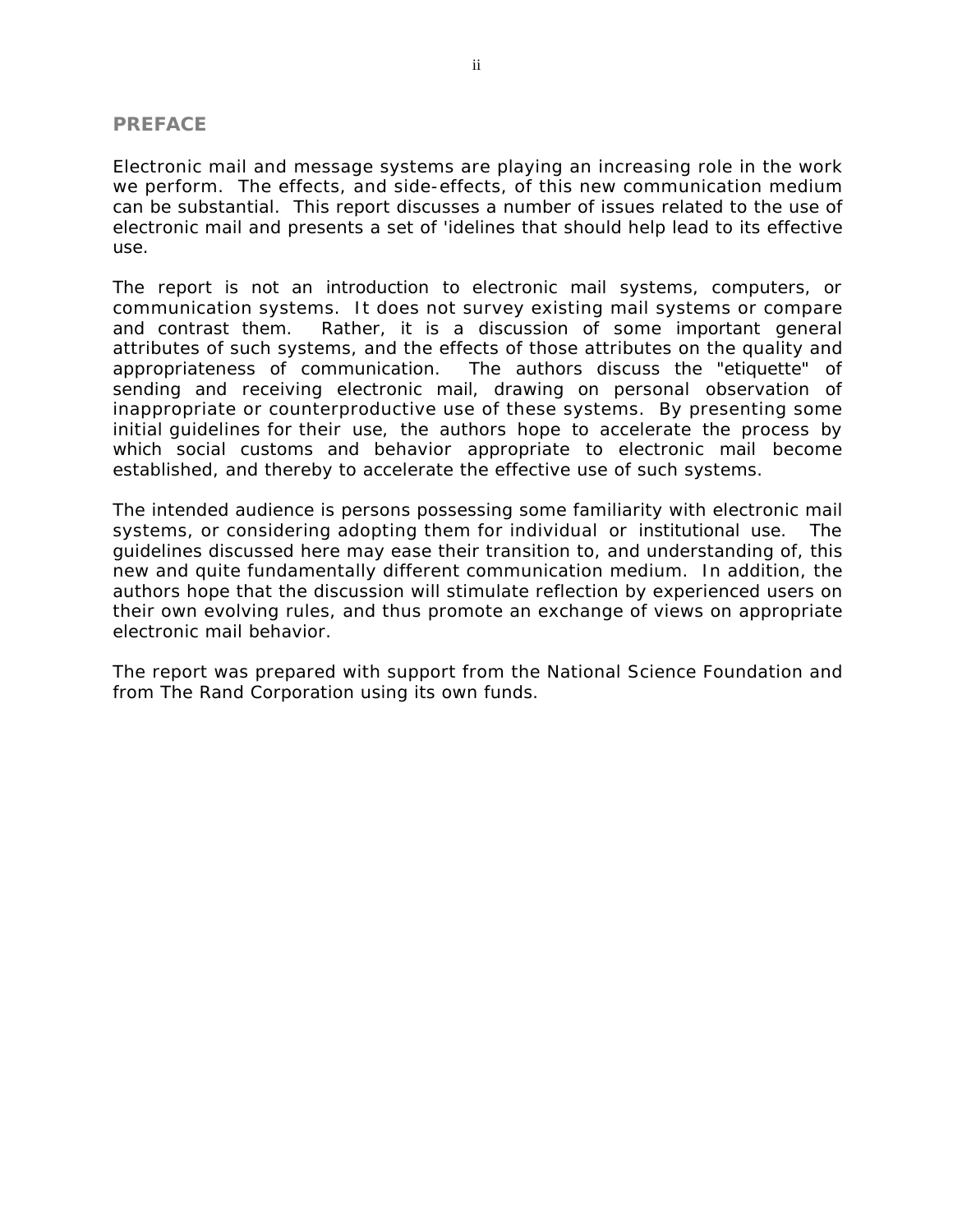#### **SUMMARY**

Electronic mail and messaging systems, and electronic bulletin boards, are an incredibly powerful and effective means of communication. Because of this, they will grow and become one of the primary means of communication for most of us.

These media are quite different from any other means of communication. Some of the dimensions along which they differ are: speed (of initiating contact, and of transmitting information once contact is established); permanence of the message; cost of distribution, to individuals and to groups; an organization's desire and ability to filter, channel, record, and control messages; experience of both an individual and of our culture in dealing with this new medium.

Perhaps the most important phenomenon in electronic mail systems is the likelihood that the recipient will react negatively or inappropriately in reading material that might well have been misinterpreted. The misinterpretation results from several attributes of the medium that allow casual and formal messages to look superficially the same; that allow near-instantaneous, rather than reasoned, response; that don't permit feedback during the delivery of a message (as in personal conversation); and that require modification to many old traditions of communication.

A related phenomenon is "flaming," in which emotions are expressed via electronic mail, sometimes labelled as such, and sometimes not. There is a need, even a greater willingness, to express emotion in electronic mail; if misused (for example, in hastily responding to a misinterpreted message), it impedes or even blocks communication.

A second very important phenomenon is the noncontrollability of who will see a message. Electronic messages seem quite evanescent, but in fact they can live on for years on disk archives, to reappear later in a variety of printed forms, some of which might be much more formal than was ever intended or foreseen.

Old rules of behavior in communicating do not automatically apply to this new medium. Some rules we have found useful for electronic mail (not all of which are unique to this medium) include:

## **In sending messages**

- Create single-subject messages whenever possible
- Assume that any message you send is permanent
- Have in mind a model of your intended audience
- Keep the list of recipients and Cc:s to a minimum
- Separate opinion from non-opinion, and clearly label each
- If you must express emotion in a message, clearly label it
- Other content I;abels are useful
- Think about the level of formality you put in a message
- Identify yourself and your affiliations clearly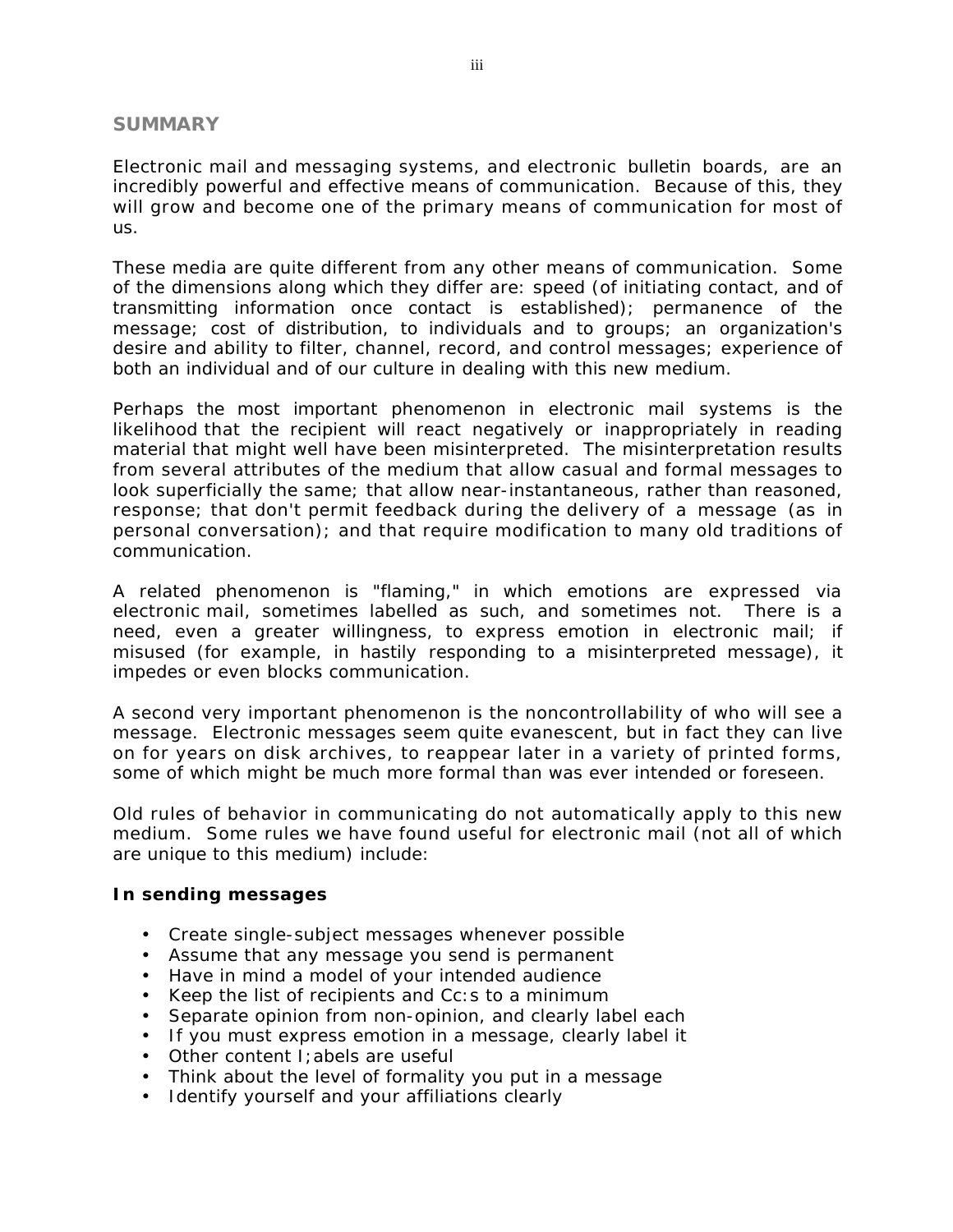- Be selective in broadcasts for information
- Do not insult or criticize third parties without giving them a chance to respond.

# **In receiving and responding to messages**

- If you receive a message intended for another person, don't just ignore it
- Avoid responding while emotional
- If a message generates emotions, look again
- Assume the honesty and competence of the sender
- Try to separate opinion from non-opinion while reading a message, so you can respond appropriately.
- Consider whom you should respond to
- Consider alternative media
- Avoid irrelevancies

## **In acting as a coordinator/leader of an interest group**

- Perform relevant groupings
- Use uniform packaging, especially in the "Subject:" line
- Exercise reasonable editorship
- Timeliness is important.

Electronic mail is in its infancy, as is our understanding of it. We have collected some guidelines that seem to point in proper directions, and have personally used them in our own use of the medium. Many of them appear to be common sense in a new guise, but they are included because we've seen them violated in practice too often to ignore.

Electronic mail and messaging systems have novel characteristics that will lead toward their becoming a key, even dominant, communication medium in the coming decades. Understanding the unique attributes of this medium, and their effect on users, will help us all to avoid unwanted side-effects while obtaining the benefits from this new and important means of communication.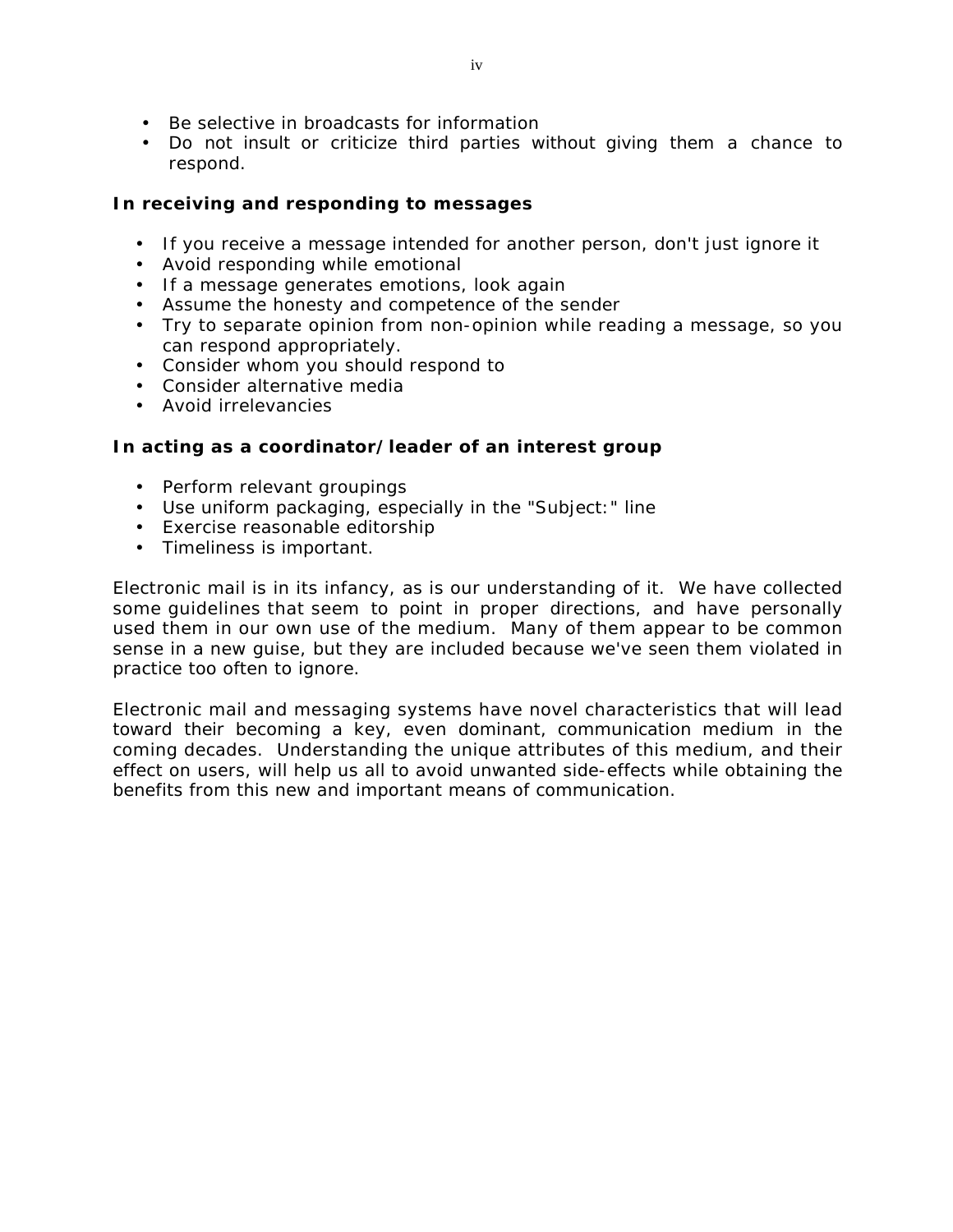**CONTENTS**

| <b>PREFACE</b><br><b>SUMMARY</b> |                                                                                                                                                                                               | ii                                                  |
|----------------------------------|-----------------------------------------------------------------------------------------------------------------------------------------------------------------------------------------------|-----------------------------------------------------|
|                                  |                                                                                                                                                                                               | iii                                                 |
| L.                               | <b>AN EXAMPLE</b>                                                                                                                                                                             | 1                                                   |
| П.                               | <b>WHAT THIS REPORT IS ABOUT</b>                                                                                                                                                              | 3                                                   |
| III.                             | ELECTRONIC MAIL IS A FUNDAMENTALLY<br><b>NEW MEDIUM</b><br><b>Speed</b><br>Permanence<br><b>Cost of Distribution</b><br>Organizations' Ability to Control the Medium<br>Experience            | $\mathbf 5$<br>6<br>$\overline{7}$<br>9<br>10<br>12 |
| IV.                              | <b>TOWARD AN ETHICS AND ETIQUETTE</b><br><b>Sending Messages</b><br>Receiving and Responding to Messages<br>Acting as Coordinator/Leader of<br>an Internet Group<br>The Phenomenon of Flaming | 13<br>21<br>24<br>26                                |
| V.                               | <b>IN CONCLUSION</b>                                                                                                                                                                          | 28                                                  |

**GLOSSARY** 29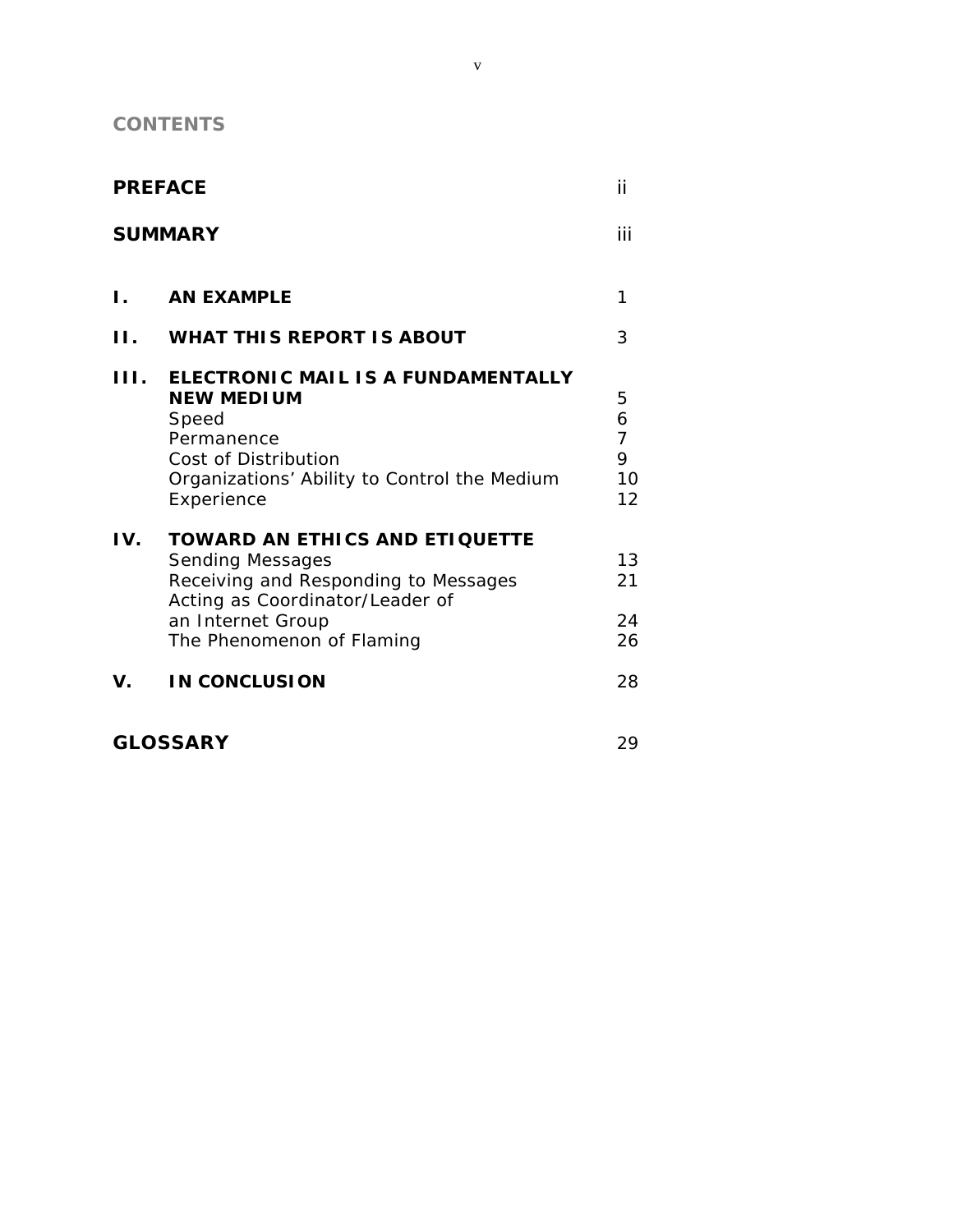#### **I. AN EXAMPLE**

Recently the following message appeared in the electronic inbox of one of the authors:

Received:From RAND-RELAY by RAND-UNIX at Fri May 27 20:07:55 1983 Date: Friday, 27 May 1983 20:05-PDT To: ISD-ALL at RAND-UNIX Subject: I'm puzzledl

From: hearn at RAND-RELAY

Does anyone know this guy, or the report to which he refers?

------ Forwarded Message

Date: Friday, 27 May 1983 14:15-PDT From: trw-unixlcsufldlm Received: from rand-unix by rand-relay.ARPA 27 May 83 18:48:39 PDT (Fri) To: trw-unixlrandvaxlhearn@Rand-Relay

Subject: Sun Microstation

I was given a copy of your trip report concerning SUN workstations dated Feb 2, 1983. We are thinking of getting a couple of them ourselves, and I was wondering if you wouldn't mind giving me some updated impressions. Have you dealt with SUN any more since then?

Thanks in advance,

David L. Marks Johnson International

... Icsuf!dav

------- End of Forwarded Message

In many respects, this is a typical electronic message. It is one of hundreds received each week by each author, and by thousands of other electronic mail users throughout the country. For example, the recipient's mail directory around that same time also contained:

| $260 \t5/18$ tora |                           | Re: Dangerl Psychologists at Work            |
|-------------------|---------------------------|----------------------------------------------|
|                   | $261$ $5/19$ francine     | telephone message << Please call Mrs. Cutl   |
|                   | 262 5/19 talbert          | Re: /r/anderson/ARPA/sim.modeling            |
|                   | $263 \frac{5}{22}$ norm   | Editor evaluations << ------- Forwarded Me   |
|                   | $264 \t 5/26$ norm        | Darpa visit << ------ Forwarded Message D    |
|                   | $265 \t 5/26$ To: drezner | CPC matters $<<$ (l) One of the reasons I wa |
|                   | 266 5/26 drezner          | Re: CPC matters << 'm sorry I'have not don   |
|                   |                           |                                              |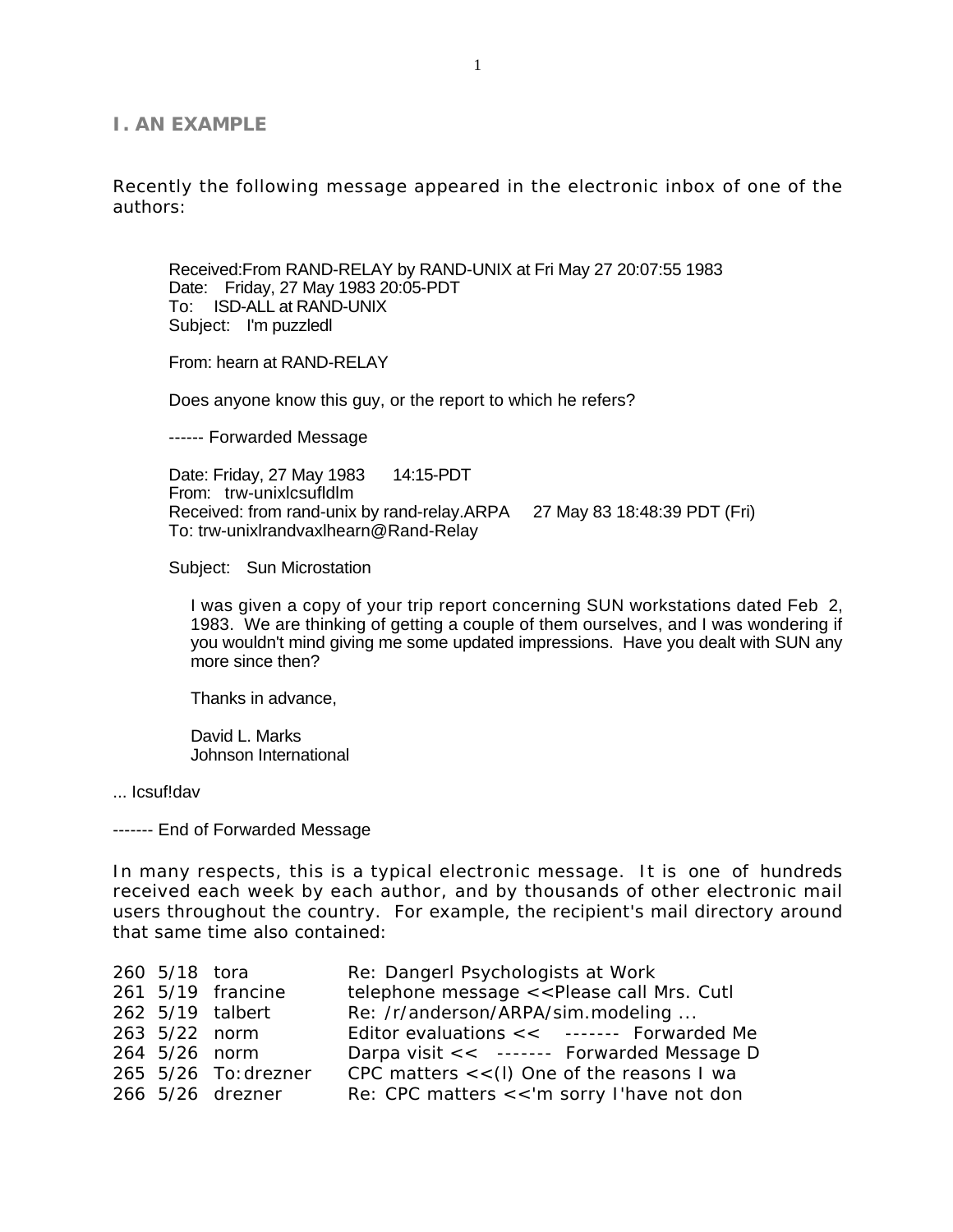|      |               |                  | 267 5/27 To: drezner Latest Version of Draft CPC Report         |
|------|---------------|------------------|-----------------------------------------------------------------|
|      |               |                  | 268 5/27 hearn@RAND-RELAY I'm puzzledt << Does anyone know this |
| guy, |               |                  |                                                                 |
|      | 269 5/29 norm |                  | A disappointing issue of CACM                                   |
|      |               | 270 5/29 edhall  | Re: I'm puzzledl $<<$ The letter is from a f                    |
|      | 271 5/30 norm |                  | Moran's non-reply $<<$ It is of interest to                     |
|      |               | 272 5/31 talbort | Re: schedule (revision of previous message                      |
|      |               | 273 5/31 talbert | Proposal DARPA Meeting << Nancy, Please ar                      |
|      |               | 274 5/31 nancy   | Re: Proposal DARPA Meeting < <i have="" reser<="" td=""></i>    |
|      | 275 5/31 norm |                  | Archival Films << When Bob Anderson left R                      |
|      |               |                  |                                                                 |

The message is typical because: It illustrates the ease with which messages can be forwarded to third (or fourth, . . . ) parties; it shows some confusion resulting from this forwarding, in that the recipient doesn't know the sender or the context for the message; it contains rather complex message routing paths, showing that the message has gone through at least two separate electronic networks (ARPAnet and UUCP); and it illustrates the broadcast power of the medium-to resolve the question regarding the context of the message, the recipient (hearn) broadcast it to all members of the Information Sciences Department at The Rand Corporation, in an attempt to get an answer. Doing this was no more trouble than sending it to one person.

Our use of this example also illustrates some subtler aspects of electronic mail. We edited the form of the forwarded message slightly (but not the content) to fit within the format of this report. But the reader has no way of knowing how we changed the message before passing it on. There is a volatility to the medium, and yet a strange permanence.

\* Some of the messages in this report have had names and affiliations altered to protect the privacy of the correspondents. All are based on real messages that have been sent or received by the authors. Any resemblance to actual people and places is probably the result of sporadic editing.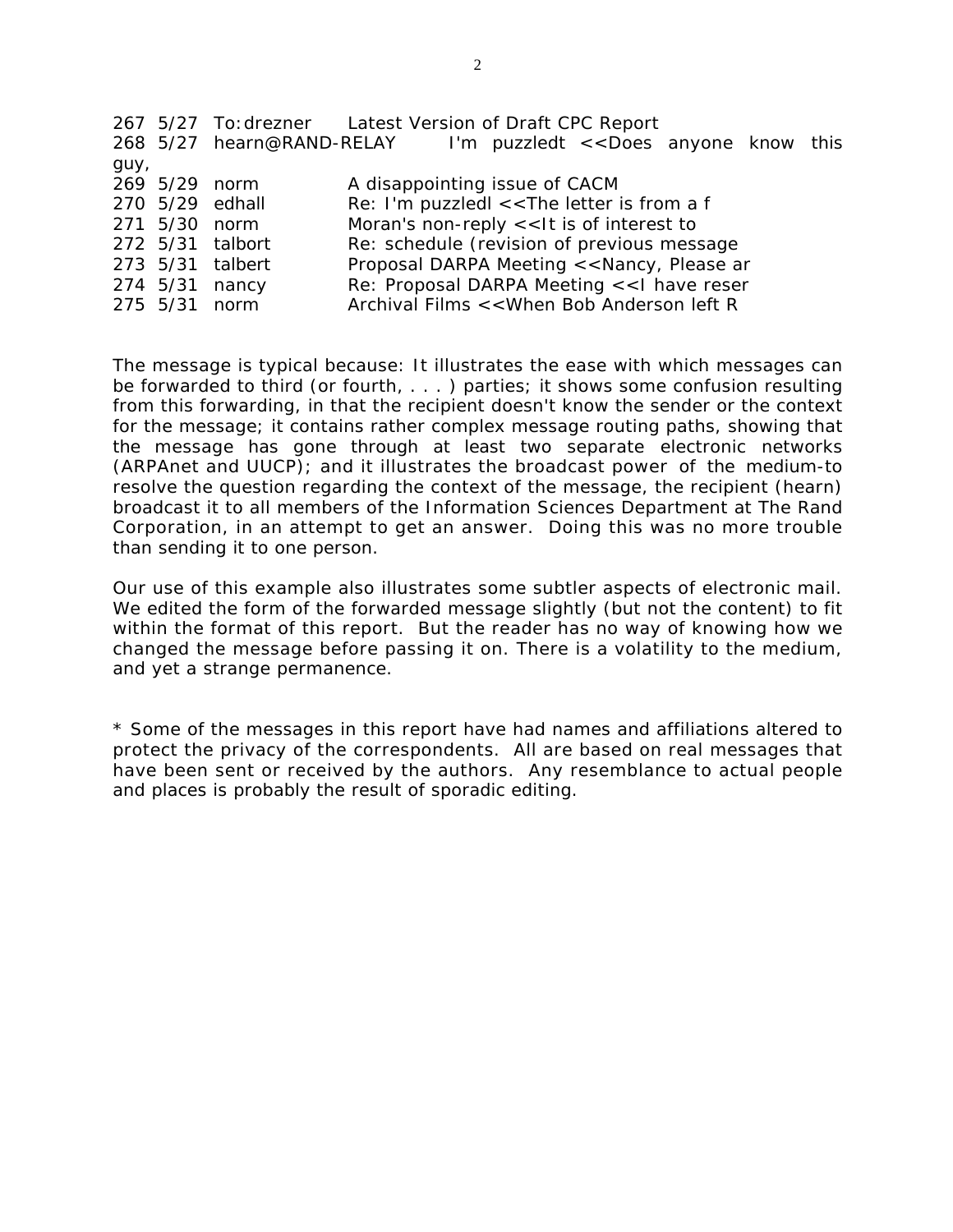#### **II. WHAT THIS REPORT IS ABOUT**

The authors of this report have each used electronic mail for over 15 years. For this particular medium, that is a long time. In the longer cultural history of us all, it is a very short time. The medium is in its infancy, and is about to undergo an explosive expansion. Tens of thousands of people-secretaries, managers, professionals, school kids-will begin using electronic mail in the next decade, on their personal computers at home and professional workstations at work.

We believe that electronic mail is a fundamentally new medium. It is very different from telephone calls, interoffice memos, written letters, and face-to-face conversations. It has different uses and a different etiquette, borrowing in many cases from familiar ways of communicating, but permuting the rules in the process.

As our title suggests, we address both the ethics and etiquette of electronic communication. Ethics because certain behavior in dealing with electronic mail can have useful or adverse effects on the society as a whole and its members; etiquette because certain standard social norms must be reinterpreted and extended to cover this quite novel medium.

In this report, we explore how electronic mail is different, and give guidelines we've evolved or observed regarding its appropriate use. By doing this, we hope to accelerate a consensus about the development of appropriate rules of behavior for this medium. At the same time, we intend to make what we hope are interesting observations in general about the interactions between people and interactive electronic message systems. As one result, we hope to ease new users' introduction to this exciting medium, and make the process more pleasurable and useful to all concerned.

One emphasis in this report concerns the emotions that arise in both senders and recipients of electronic mail. Of course, emotions may be positive (e.g., joy, pleasure, pride in work) or negative (e.g., anger, disappointment, confusion). We emphasize guidelines that avoid generating negative emotions, because of their more harmful effects. We, as well as others involved in the medium, have found that strong, often negative emotions may arise in continued electronic mail, interactions-emotions that in retrospect may be inappropriate, and whose transmission (or lack of transmission) via the medium lead to further misunderstandings. A word, "flaming," has come into use to represent expressions of emotion in (and often caused by) electronic mail. We feel that this phenomenon is important, with many ramifications, and discuss it at some length.

This report is not, however, a tutorial on electronic mail or computers. We assume the reader is a regular user of interactive computer systems, and has probably been exposed to at least one electronic mail s'stem. We do not define electronic mail, or survey existing systems.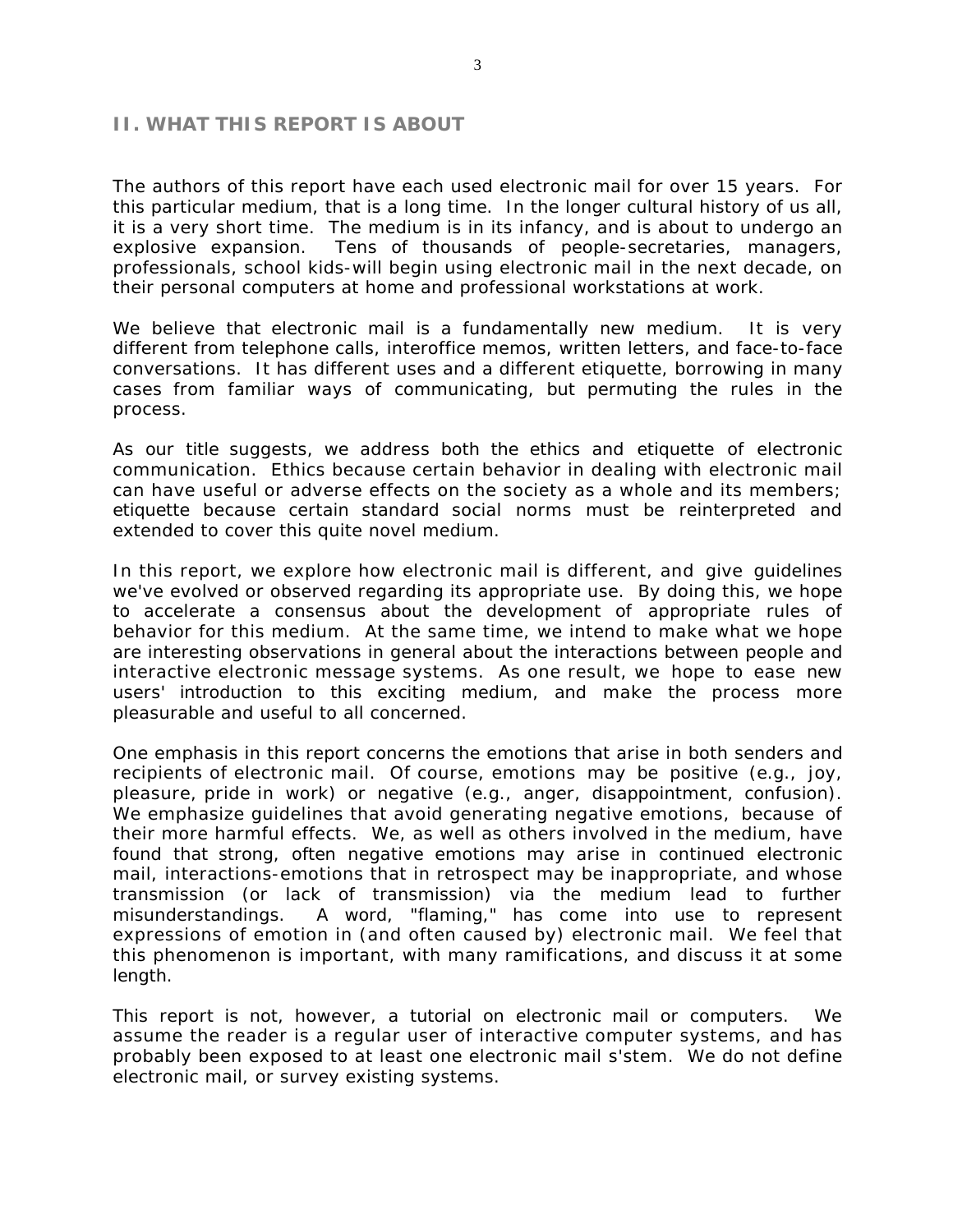For our purposes, an electronic mail system is simply one that permits (at least) the creation, sending, receiving, filing, printing, and deleting of electronic messages, where a message may be one line of text or a multi-page document. Most systems also allow forwarding of messages received, scanning of the subject lines of a series of received messages, and the creation of lists of addressees that can act as mailing lists to simplify distribution of a message to a standard group of recipients.

From our examples a more inexperienced reader can pick up many of the key attributes of the medium. But unless you've used it, you will probably not understand why we emphasize some seemingly minor points and harp on rules of behavior that seem either obvious or strange. Until you've received too much electronic junk mail, or been offended by a message, or have inadvertently offended someone else (and wondered why), you will miss part of our message.

Incidentally, all the examples we use are real. We have only changed names and institutions at times when we could not contact the author and recipient to receive permission to use their name or their message.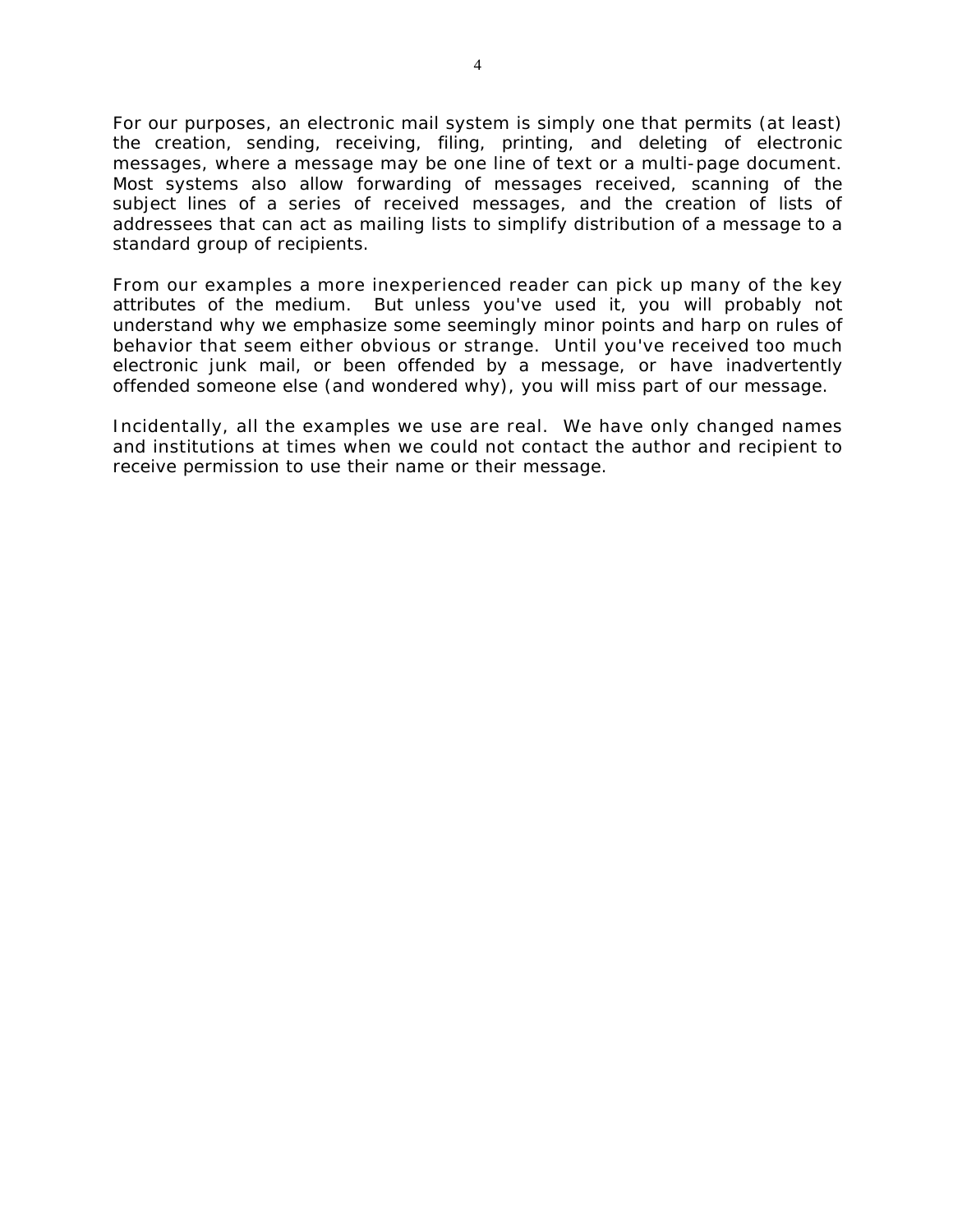## **III. ELECTRONIC MAIL IS A FUNDAMENTALLY NEW MEDIUM**

A electronic message often looks very ordinary. What is the difference between receiving:

> Date: Thursday, 19 May 1984 11:45-PDT To: anderson at rand-unix Subject: telephone message From: francine at rand-unix Please call Mrs. Cutler. 621-3208 Francine

and having **a** pink telephone call slip put on your desk? Seemingly not much. But then again, you can log in from home or a hotel room while on a trip and get this message at 11 pm, and you can **file** it electronically so that six months later you can retrieve it by the word "Cutler" in case you mislay the phone number. Are these differences important? Not always, but at times they can crucially change the way you organize your work-which has some effect on the way you organize your life.

The most obvious "media" with which to compare electronic mail are face-to-face conversation, telephone calls, notes, interoffice memos, and regular mail. (We could add telegrams, telephone answering machines, etc., but at the risk of making ponderous what we hope is a brisk, readable analysis.)

Some of the key dimensions along which electronic mail (EM) should be compared with these other media are:

- 1. Speed (to generate a message, to transmit one, to respond to one)
- 2. Permanence (of the resulting message, with respect to both the sender and the recipient)
- 3. Cost of distribution (to an individual, or a group)
- 4. Organizations' desire and ability to filter, channel, record, and control messages for the perceived good of the organization
- 5. Experience (of an individual with the medium, and of the culture in preparing an individual to use it)

We discuss each of these dimensions in the following pages.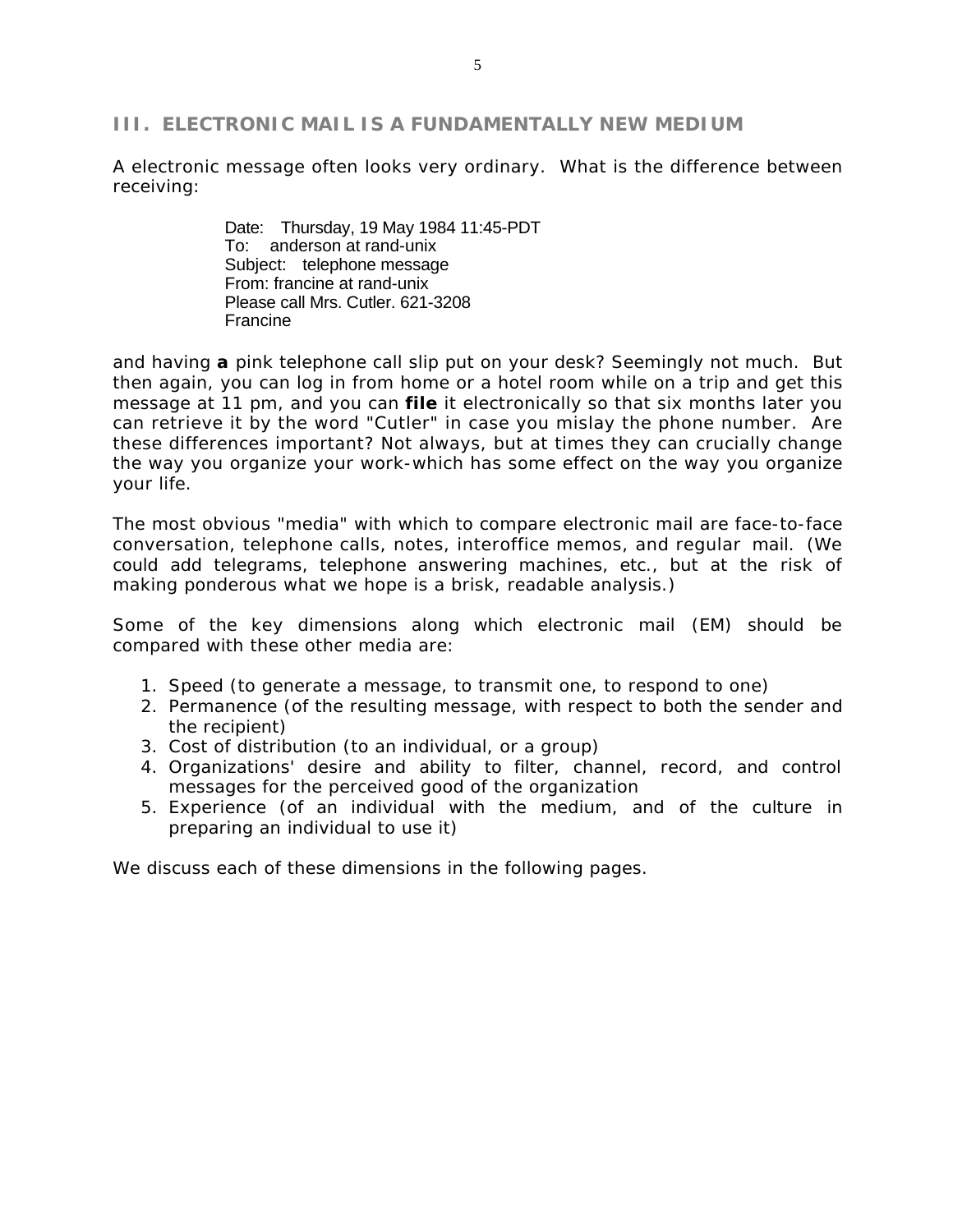#### **1. Speed**

Telephone calls are nearly instantaneous, *if you get through.* Note that there are two aspects of speed that we're concerned with: (1) the time to initiate a communication and (2) the immediacy of the feedback obtained during or after the communication. Only about 30 percent of calls reach the intended recipient on the first try. Sometimes "telephone tag" takes days to reach someone, whereas that same person might be selectively available-at *his or her* convenience-to read an electronic message before being in the right place at the right time to make a telephone connection. Due to the delays often experienced in establishing a telephone call, EM and telephone calls may be comparably fast, with EM having a slight advantage in convenience, and telephone calls having the advantage if subtlety, humor, or privacy (nonattributability) is required.

Face-to-face conversation is usually fastest and best, except when you have to travel to do it. Then it's one to three orders of magnitude slower. Again, timeto-initiate can dominate time-to-carry-out.

Interoffice memos usually take a day or so; regular mail takes several days or a week. Given that an electronic message is usually received by the recipient (if he or she is an active EM user) within 2 to 12 hours-assume an average of 6 hours-EM is from 4 to 28 times faster.

When it is necessary to conduct a dialog, with repeated to-and-from messages, both parties check for messages more frequently, and thereby exchange many messages in hours, rather than weeks' or months' duration for multiple written exchanges.

We are not saying that EM speed is good in itself, but it is clear that it is almost always faster than other common alternatives. As we pointed out, this is only one of many dimensions to consider, not an end in itself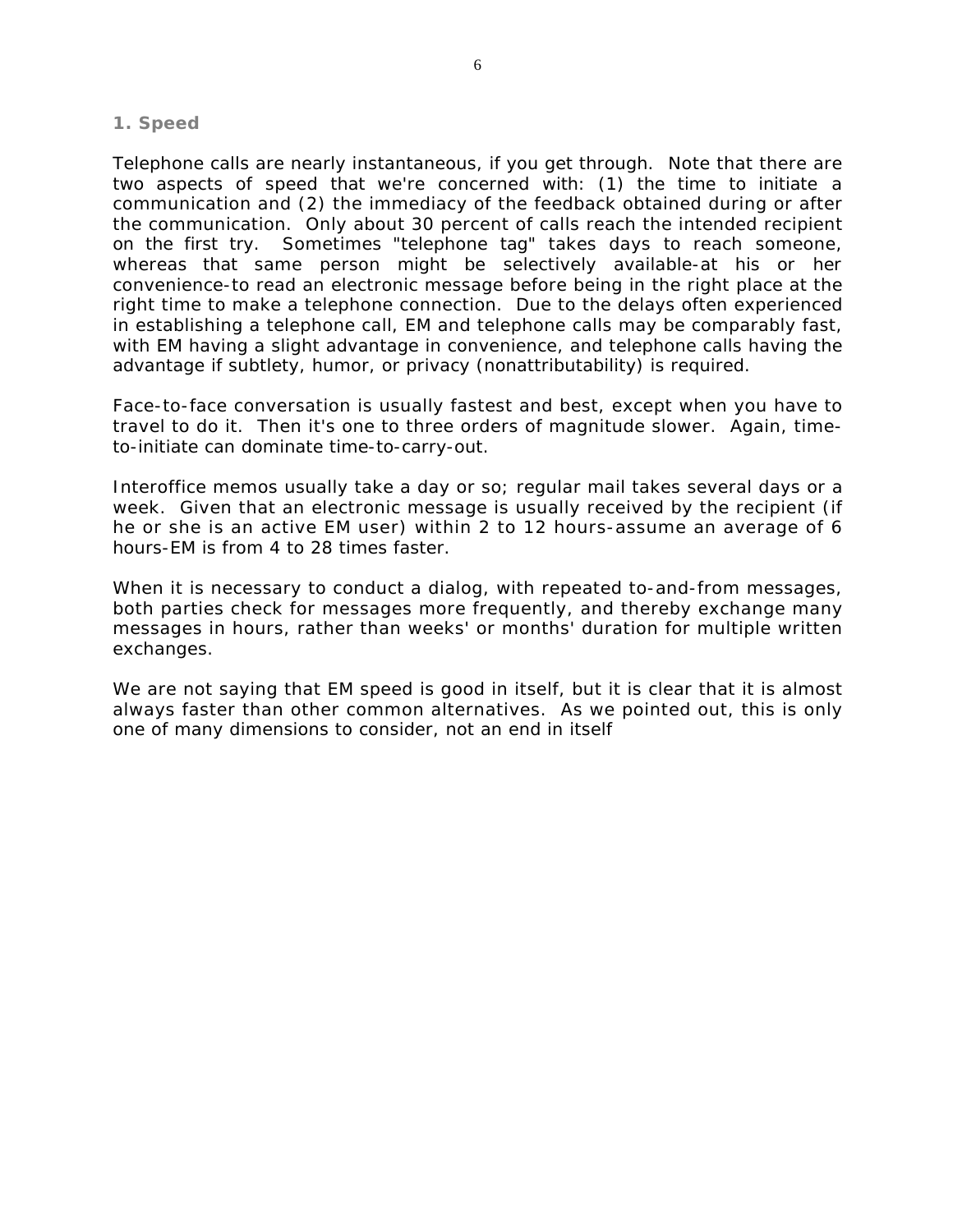**2. Permanence**

The permanence (or conversely, the volatility) of messages varies greatly according to the medium by which they're transmitted. This characteristic of electronic messages is quite unlike any other medium.

U.S. mail and inter-office memos are nonvolatile. Messages sent this way usually have a responsible author and are "part of the record." (For example, they usually survive in various paper files and can be subpoenaed-sometimes years or even decades later-if they are an important part of some transaction.) Through this permanence, the author remains accountable for what is stated in print.

Face-to-face conversations, by contrast, are volatile. They leave no trace. Telephone conversations are similar; although they can be recorded, our society has established a set of legal protections against recording a telephone call without the remote party's knowledge and permission. Even if recorded, that recording often cannot be used as legal evidence.

Electronic messages appear on the surface to be quite volatile. You see them as flickering characters on a green phosphor, as evanescent as fireflies. But consider the following possible attributes of an electronic mail system:

- That message might reside indefinitely on a disk file, and can therefore be recalled.
- The disk file may be backed up each evening onto tape, so that a copy of the message is now buried in an archived tape in the recipient's institution, or on an archived diskette on the recipient's home computer.
- The message can be printed and filed, thereby instantly achieving some of the attributes of a printed memo or letter.
- The message can be *altered,* then printed, thereby looking like a permanent, authentic copy of the received message, but having altered characteristics.
- The message can be forwarded to third parties (and then fourth, and so on) at the push of a button, without the original author's knowledge. It therefore achieves a form of permanence through its replication in perhaps hundreds of computer systems throughout the country. But nothing indicates whether those are authentic copies or not, even though they might well have the original author's name attached.
- Printed copies of the message, no longer under the control of the author, can be laser-printed or typeset. These may appear much more official and substantial than was ever intended by the author at the keyb'oard of his PC late one evening.

A theme pervades consideration of the permanence of an electronic message. It is not clear to whom it belongs: the sender? receiver? the organization owning the computer and paying for the service? As multiple copies are made and filed, possibly on different machines, the issue becomes even murkier. Again, we have no answer, but raise the issue for consideration.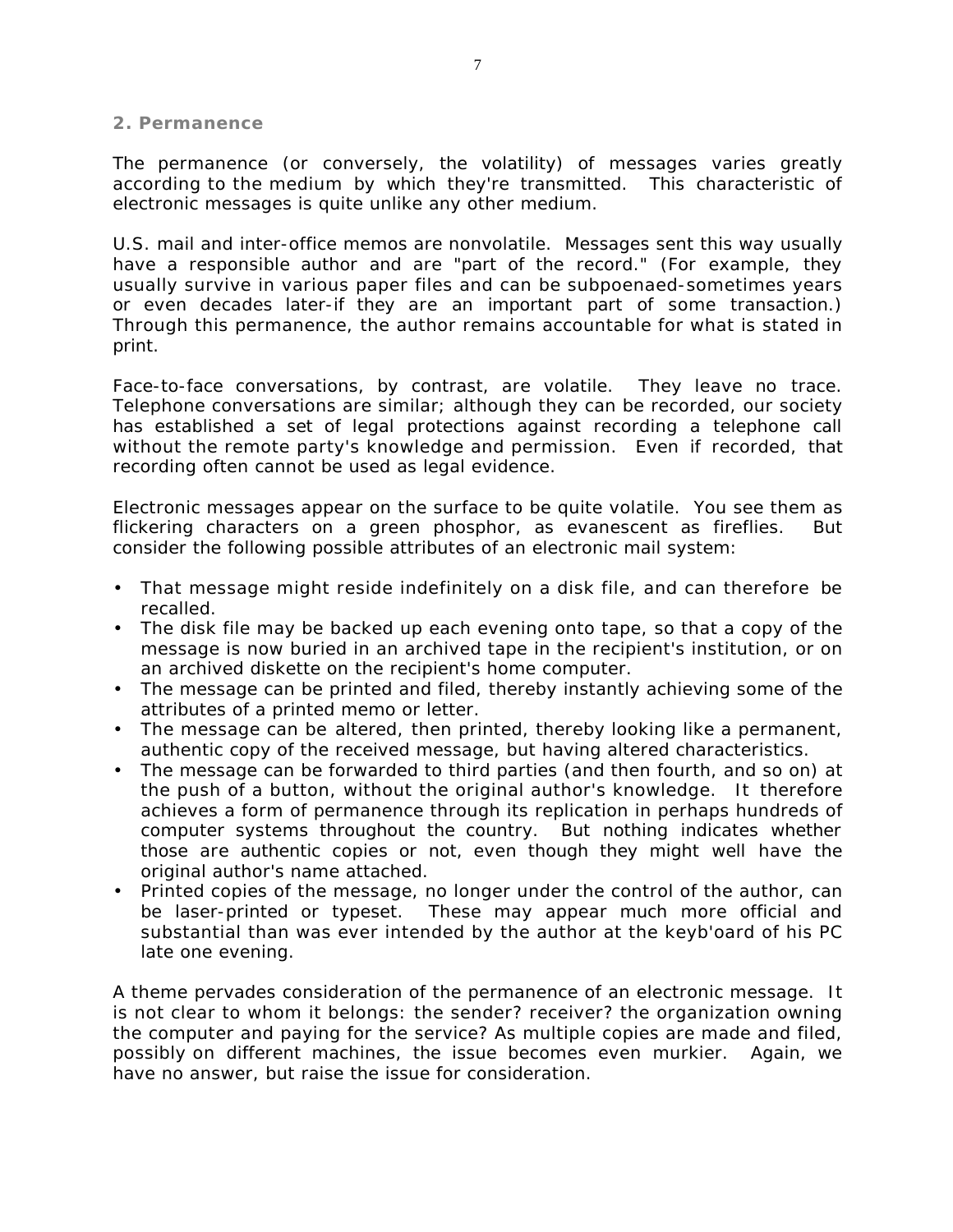Given the strange permanence yet volatility of electronic messages, Colonel David Russell (USA)-when Head of the Information Processing Techniques Office of the Defense Advanced Research Projects Agency and a heavy user of electronic mail to communicate nationwide with various project leaders and institutions-had a simple rule: Never say anything in an electronic message that you wouldn't want appearing, and attributed to you, in tomorrow morning's frontpage headline in the *New York Times.*

One of the authors once violated this rule, and made some rather derogatory comments in an electronic message about someone far away in another organization. Through some path, that message found its way to the subject, causing considerable embarrassment. What was said in haste and in some anger at a particular moment did not disappear into the ether as would a phone conversation; the potential permanence of the remarks in electronic form was overlooked, providing a valuable lesson at considerable cost.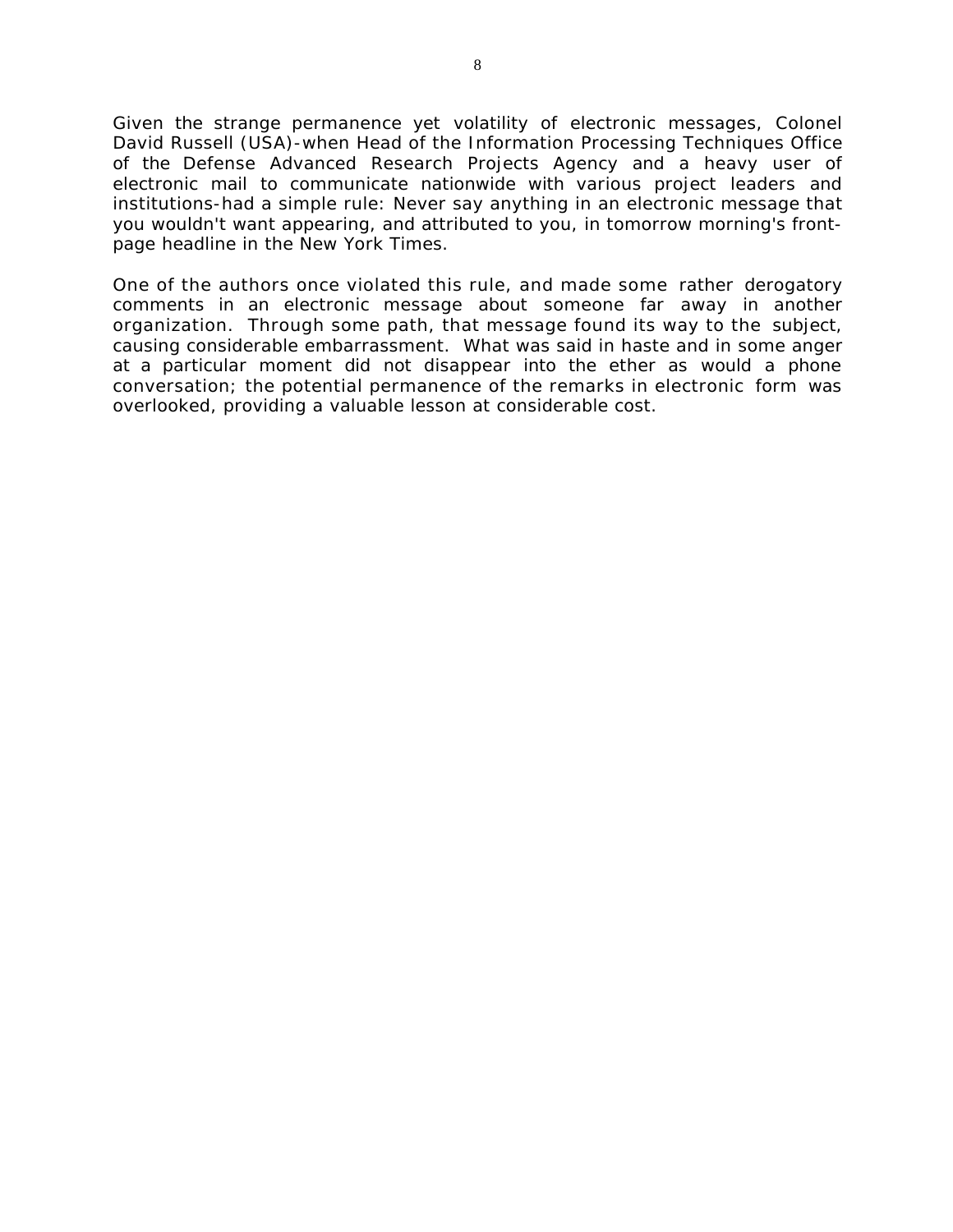#### **3. Cost of Distribution**

It costs 22 cents to mail a first-class letter, as of this writing. After the letter is produced (perhaps costing several dollars' worth of secretarial time and overhead), the cost of sending 50 copies is about 50 times that of sending one. And it's not a very interactive medium; replies dribble back from within several days to several months.

Inter-office memos can be mass-reproduced and distributed at small cost, because inter-office distribution systems are already in place within an organization. However, interactivity is again poor and cumbersome.

A telephone call distributed to a group (a conference call) is difficult beyond three or four participants. And if the group is geographically distributed, the cost and time to initiate become important factors.

Electronic mail, by comparison, allows communication with a wide, geographically dispersed set of respondents. The communication can be highly interactive, if recipients are expecting mail and frequently check for new messages. If ordinary telephone lines are used, the cost is not burdensome, and can be borne in part by the recipients, not the sender. (For example, the message may be deposited in an information system by the sender, but each recipient dials up and thereby incurs the cost of the call to read the message.) At 1200 baud, a 400 character message (seven or eight lines) can be transmitted or received in 3 seconds' time over a telephone line.

Often, within modern organizations, the infrastructure for electronic mail is already in place, either using central computers with hundreds of terminals attached, leased phone lines, or satellite links, so that the incremental cost of electronic mail is nearly zero.

Many heavy users of electronic mail within the United States, primarily at research institutions, use the ARPAnet. The cost of this important network is heavily subsidized by the U.S. Defense Department, so that the true cost of using it is hidden from the user. In that sense, artificial patterns of use are springing up. On the other hand, an earlier form of communication network was also subsidized in its formative stages by the Defense Department: the Interstate highway system. (And earlier: railroads, telegraph, etc.) So the ARPAnet is not so artificial; rather, it is exploratory. And as the medium begins to mature-if that is not a contradiction for computer-based technologies-self-supporting systems will arise that pay their own costs, but have the same characteristics of ARPAnet pioneering systems. Notable among these latter systems is the UUCP (Unix- -to-Unix Communication Protocol) system that links many computers throughout the nation. It permits a loose, heterogeneous system through which thousands of messages flow daily, with costs shared among all the participants as a natural result of its heterogeneity.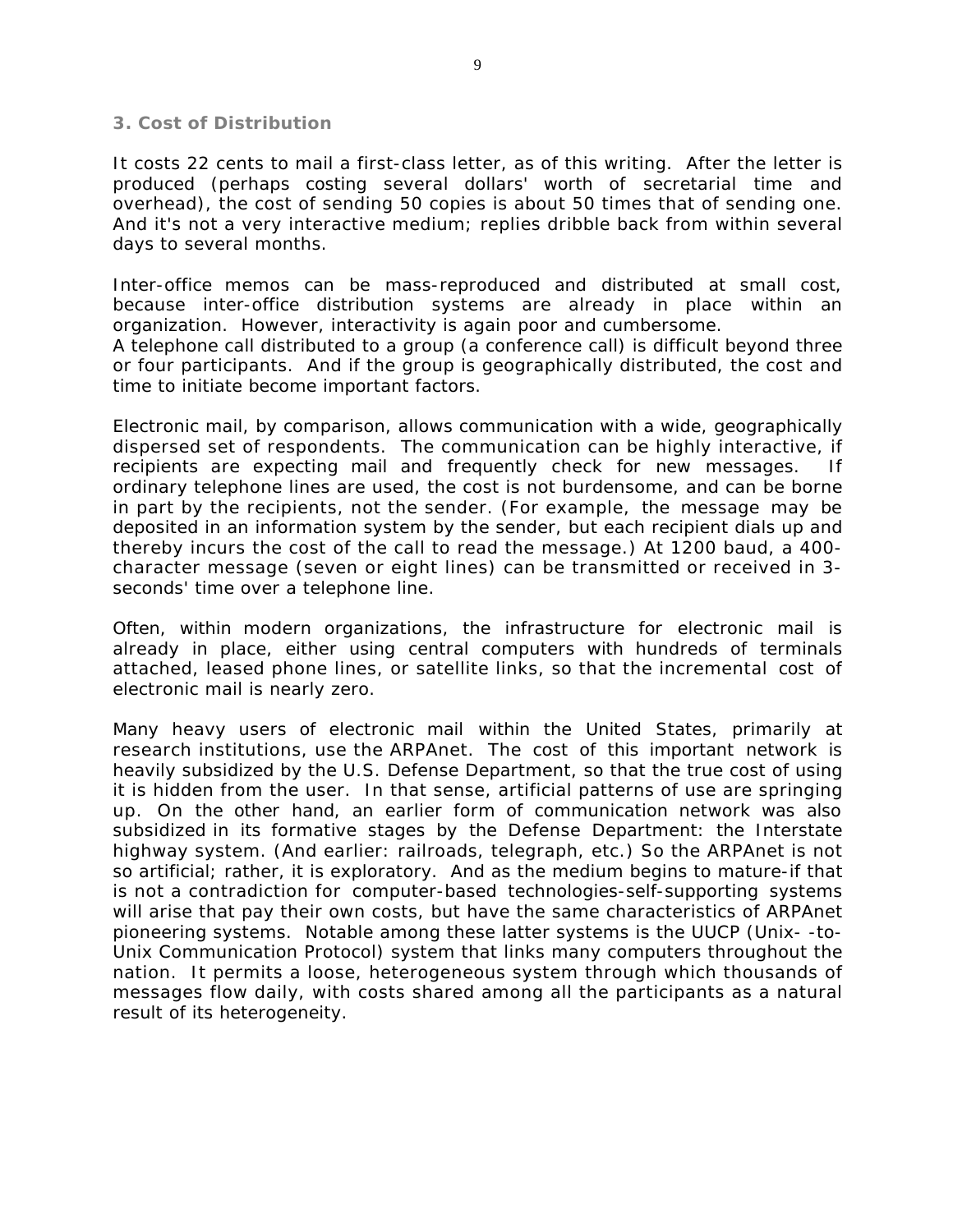**4. Organizations' Ability to Control the Medium**

Traditionally, organizations have channeled and filtered their message flows along corporate hierarchical lines. For example:

- You do not send a memo to your supervisor's boss without a copy to your supervisor, and usually not without explicit prior permission.
- Secretaries filter incoming mail, telephone calls, and inter-office memos. For senior executives, ALL communications (other than in meetings and conferences) pass through this important filter.

These mechanisms have evolved to support the corporate structure, and to conserve the time and attention of its executives. Comparable mechanisms are not yet in place -for electronic mail. Executives working in the evening at personal computers at home can send messages without "copying" their secretaries, resulting in those secretaries being **"out** of the loop" on matters of which they're normally aware. A junior executive can send a message to a senior executive, bypassing several levels of control. Electronic mail tends to be more "democratic" (some would say "anarchic"). Already, there is the electronic equivalent of junk mail:

Received:from brl-tgr.arpa by rand-unix.ARPA; Sun, 6 Jan 85 Received:from usenet by BRL-TGR.ARPA id aOO8108; 6 Jan 85 5:43 EST From: Joan Smith <grant!ggs>

Newsgroups: net.unix-wizards Subject: ancient history

Message-Id: <1078@grant.UUCP>

Date: 5 Jan 85 15:05:27 GMT

To: unix-wizards@BRL-TGR

For those of us who are TOPS-10 alumni, today is a tenth anniversary. What were the rest of you doing on January 5, 1975?

Joan Smith AT&T Bell Laboratories, Murray Hill Phone: (201) 582-1256 Internet: ggs@grant.uucp UUCP: grantiggs ( (allegralihnp4)!grant!ggs

Of course, one person's junk mail is another's important message. The above message was sent to a group called "unix-wizards," at least some of whom may have been interested in the message's contents. But for many, it might well be the equivalent of junk mail. Also in this category are notices about cheese buying clubs, upcoming ski trips, and so forth that clog the mailboxes of people who aren't interested in those topics.

Do we need unlisted electronic mailboxes? Will there be authorization lists (electronic files, of course) showing who can send a message to whom within the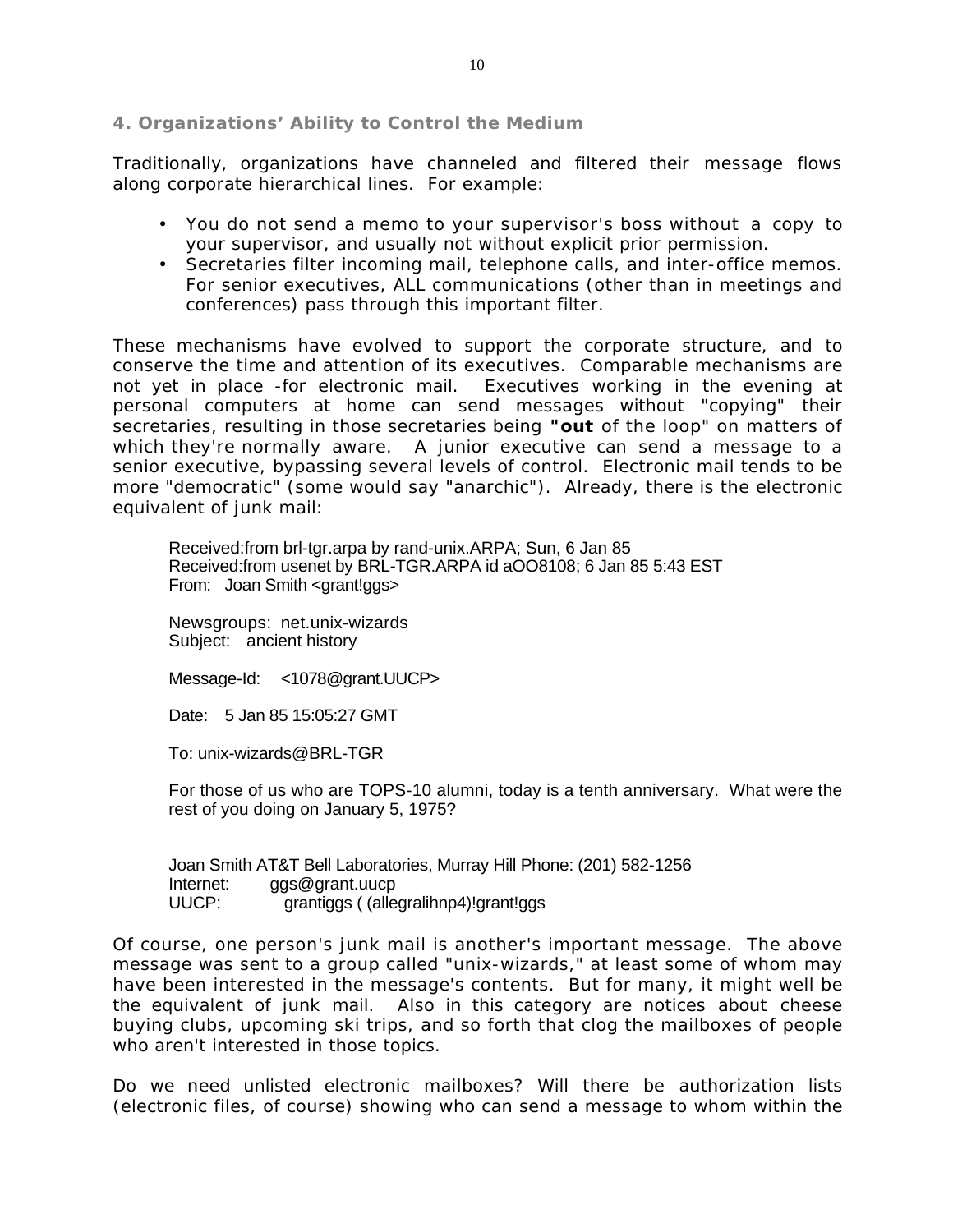organization? Should message systems automatically send an information copy to the author's secretary, unless explicitly overridden by the sender? Will "back channels" of information flow, made much easier and in some cases more anonymous by electronic mail, erode the traditional corporate structure? Is this good or bad? For whom?

We don't have answers to all these questions, but as use of electronic mail grows within traditional organizations, their answers will along with the medium itself. The medium is capable of supporting filtering, gateways, permission lists, and other constraints if they are necessary. And yet the explosion of use of, and interest in, electronic mail is certainly tied to some extent to its freedom, its interactive broadcast capabilities, and its democratic nature. All we can say now is that it is a fundamentally new medium with significantly new characteristics, that cannot be treated with the old rules alone.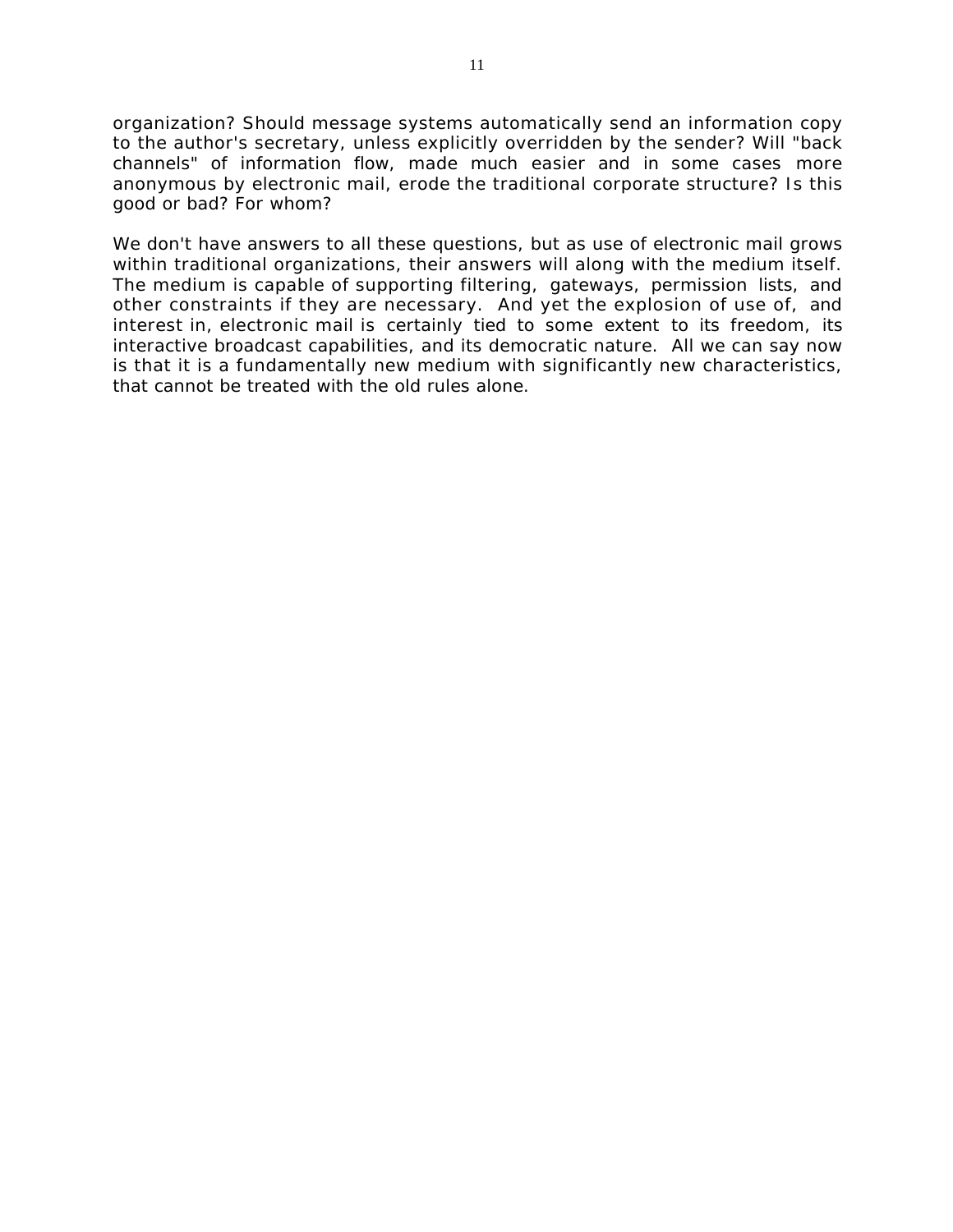#### **5. Experience**

People have had about 50,000 years' experience in the use of speech and gestures, 5,000 years' experience in writing, and about 100 years' use of the telephone. This cultural history should not be taken lightly; the entire fabric of our society has been shaped in significant part by cultural accommodations to our means of communicating.

As individuals of the species, living within a particular culture, we have a particular messaging history: from birth, we learn speaking roles and rules from conversations. By age 4 or 5, some basic telephone habits are learned (such as: "Say something when you pick up the receiver after it rings-don't just stand there silently"). By age 7, we are writing nontrivial messages. The average adult has accumulated hundreds-perhaps thousands-of rules of behavior regarding telephone and written ethics and etiquette, from practical experiences with these tools since those early years.

We have tried to indicate that electronic mail is different. Part of what we mean by that is that the old telephone or letter-writing rules of behavior do not automatically transfer over to this medium and work. You don't write business letters as electronic messages; messages are usually more informal. And yet electronic messages are not printed telephone conversations either. What we find is that the medium is different enough, and the average user's experience has been short enough, that problems arise. Meanings are misunderstood. Tempers flare and cause ill-conceived responses to be written. Many recipients' time is wasted reading content-free or irrelevant messages.

What we need is a new set of rules: how to be a constructive, courteous sender and receiver of electronic messages. We certainly do not have this set of rules, all tied up in a tidy package. We do, however, feel it is important to hasten the cultural evolution toward this goal. What follows, then, is a discussion of some of the important guidelines we've observed from experience. They are discussed in separate sections for Sending, Receiving, Responding, and Leading an Electronic Interest Group.

There is some overlap in these categories, but they provide structure to this complex topic. Within these categories, we highlight the issues related to the emotional impact of electronic messages, since the immediacy of the medium, and yet the remoteness of the participants, leads to some unique problems in this regard.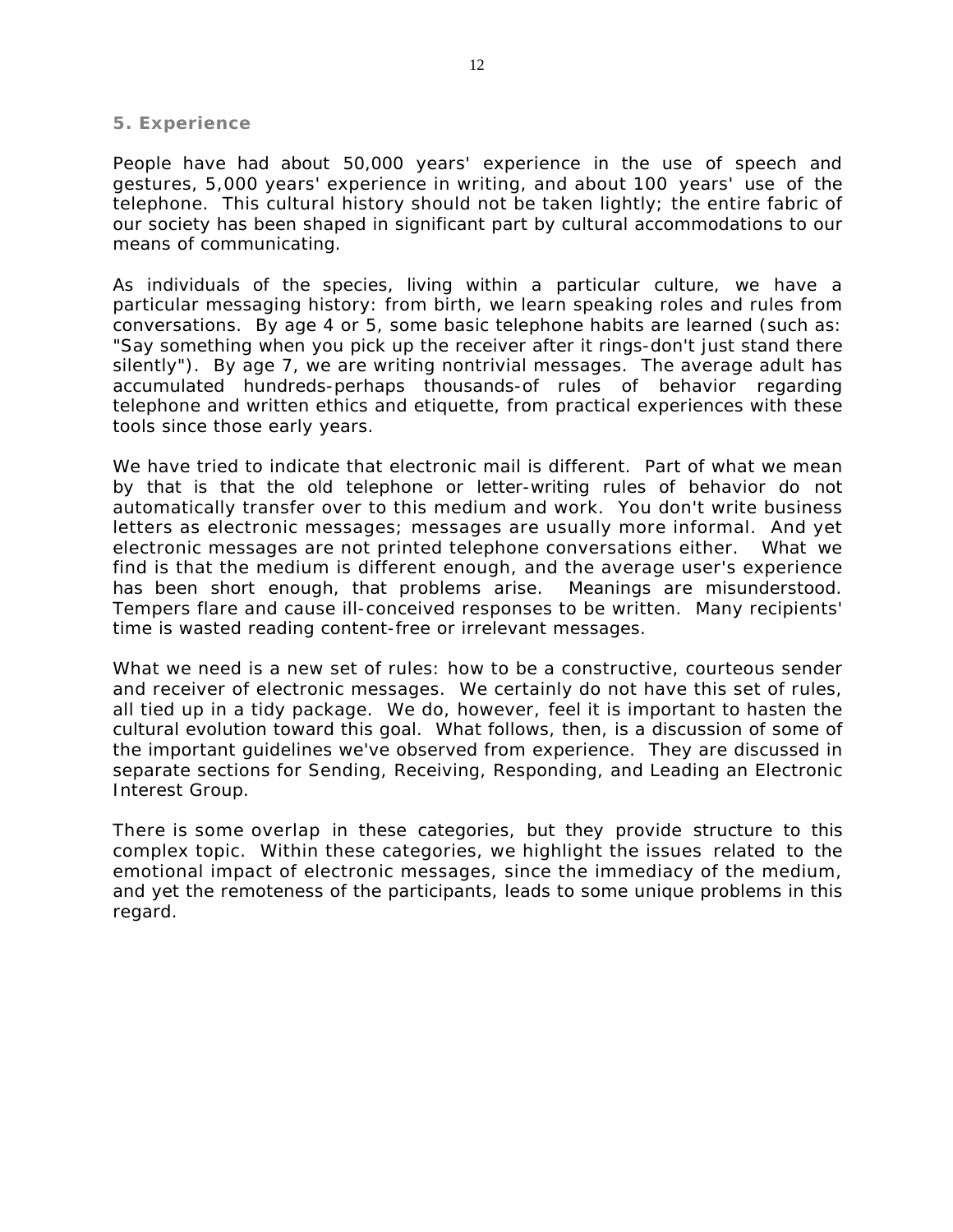## **IV. TOWARD AN ETHICS AND ETIQUETTE FOR ELECTRONIC MAIL**

#### **SENDING MESSAGES**

## **Create single-subject messages whenever possible**

You may have three separate things to tell your intended recipient. We argue that three short separate messages are better than one. Some reasons:

- Each of the messages can be filed, retrieved, and forwarded separately by the recipient (and sender), depending on the content.
- Subject lines in each message can be descriptive of the contents of each message, allowing more meaningful scanning of header listings of the messages in one's inbox.
- Replies can be tailored to specific messages, so that the reply's subject line accurately reflects the content that's being replied to. Also, others can be copied on the responses that apply to them, without being burdened by the parts that do not.

## **Assume that any message you send is permanent**

The message will be sitting in someone's private files, or in a tape archives Through the miracle of computer networking, it can reside on computers elsewhere in the world that you don't know about, forwarded there without your knowledge or consent. It can appear in any form from dot-matrix-printed to typeset at any time in the future. If this has a chilling effect on the content of your informal, chatty messages, that's probably appropriate. At the very least, make a quick assessment of the risks and benefits of what you type, and act accordingly.

## **Have in mind a model of your intended audience**

When your message says, "Would you please review the draft document appended to this message, and give me your comments by noon tomorrow?" does that mean only people listed in the "To:" field, and not the "Cc:" recipients? Have you used more computer jargon in your message (lulled into techno-talk by using an electronic medium) than is appropriate to your audience?

Part of the model of your audience are some pertinent details such as their correct electronic mailing address. It is all too easy to send a message to "bob" because that's the one you know best, and ignore the fact that there are eight other "bob"s in the organization. In one company known to the authors, the login name "bob" belongs to the first Bob that joined the company; others are "bobe", "bobw", etc. It is impolite to send electronic mail to unintended recipients, if only because they then feel obligated to take action, like notifying the sender or attempting to forward the message to the right party.

Do you know the recipient well enough, and have other channels of communication with him or her, so that attempts at electronic humor or irony will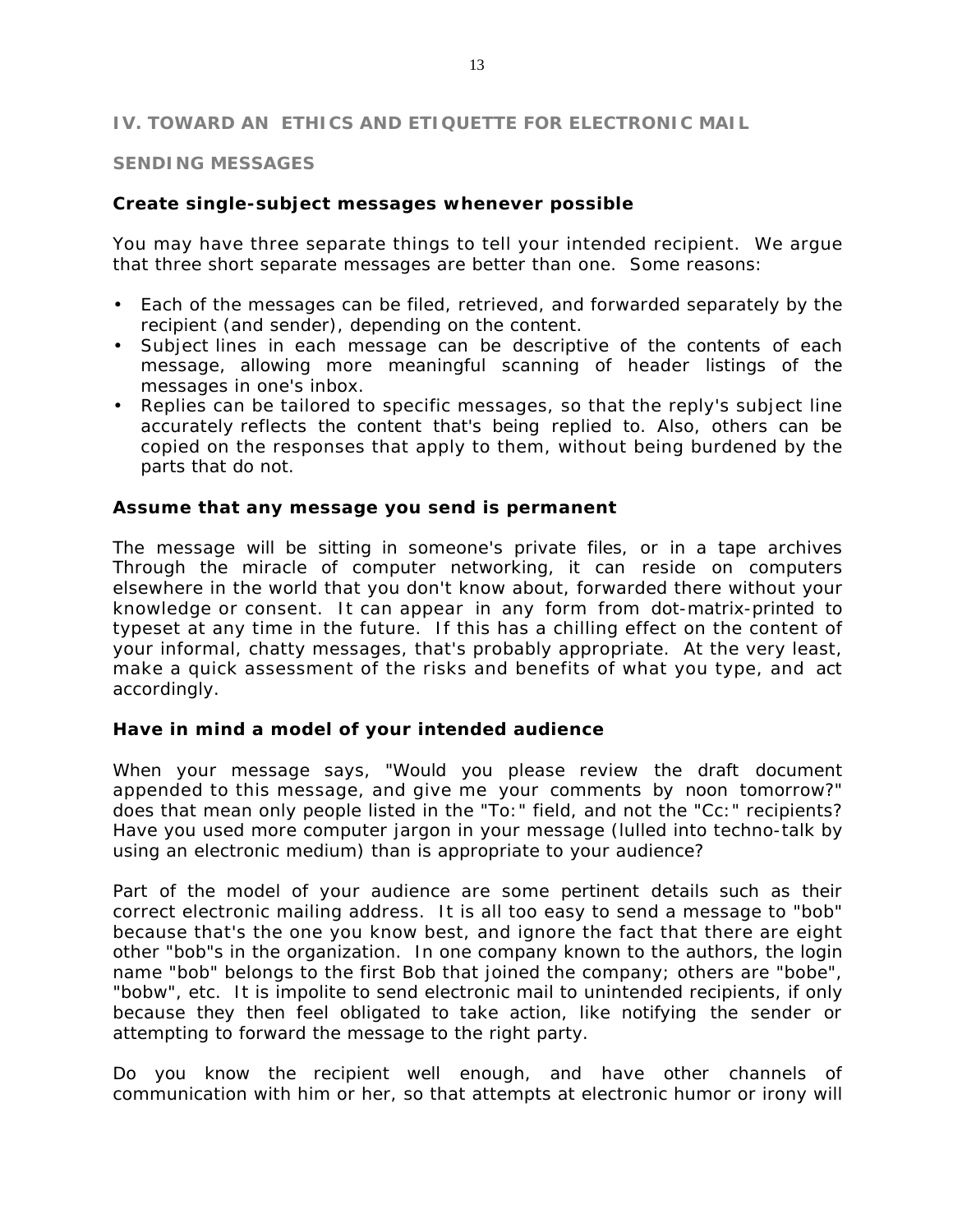not be misinterpreted? These attempts usually don't work, and appear quite differently in the cold light of a new day, a new computer, or a new context.

# **Keep the list of recipients and Cc:s to a minimum**

In one sense, it is too easy to send electronic mail. Electronic mailboxes **fill** up with peripheral material that needs to be scanned and continuously culled. If one of your recipients decides that someone else needs to see a message, it can be forwarded at that time.

Consider an extreme but possible case: A message contains a distribution list of 20 people. Let's say the message asks for comments on a position paper. Each of the recipients responds, copying all the original recipients. (Note that in many message systems, copying of all recipients is the normal practice, which must be explicitly overridden to prevent it from happening!) Each of those answers is in turn commented on by each original recipient, copying all original recipients. This process generates 421 messages in *every person's* t'nbox, with the total system containing 16,421 messages.' If each message takes an average of 100 characters, this process has used up 1.6 megabytes of disk storage. This is in addition, of course, to the social cost of all the human time and effort that has gone into this electronic correspondence.

Since answers to messages often copy all original recipients, try to avoid the combinatorial explosion by not proliferating recipients. Shoot with a rifle, not a shotgun.

There is a special case that is worthy of note: Most EM systems allow a number of recipients to be accessed by a single name, which becomes a kind of "distribution list." In this manner, communicating with a group is even easier: typing "project-alpha" gets you 20 names, and with a higher likelihood that they're all spelled right. The bad news is that one can forget that typing, or responding to, or copying this simple name can proliferate messages unconscionably.

We assume in this example that copies of messages are made by the computer system, not just pointers to a "master copy" of a message.

A related phenomenon is the "special interest group," a named group of recipients having a common interest, and exchanging messages on that topic, across computers and across the country. Within these groups, a common means of reducing message proliferation is for a message author to ask, in the message itself, that replies be forwarded directly to him or her; the original author will summarize in a later message the replies received for the benefit of the group. This is a good idea that should become a common protocol, invoked by a commonly understood keyword or phrase in a message.

The following guidelines in sending electronic mail relate to issues with special emotional attributes. In other words, they can lead to bad feelings or misunderstanding quicker than normal, and much quicker than one might expect.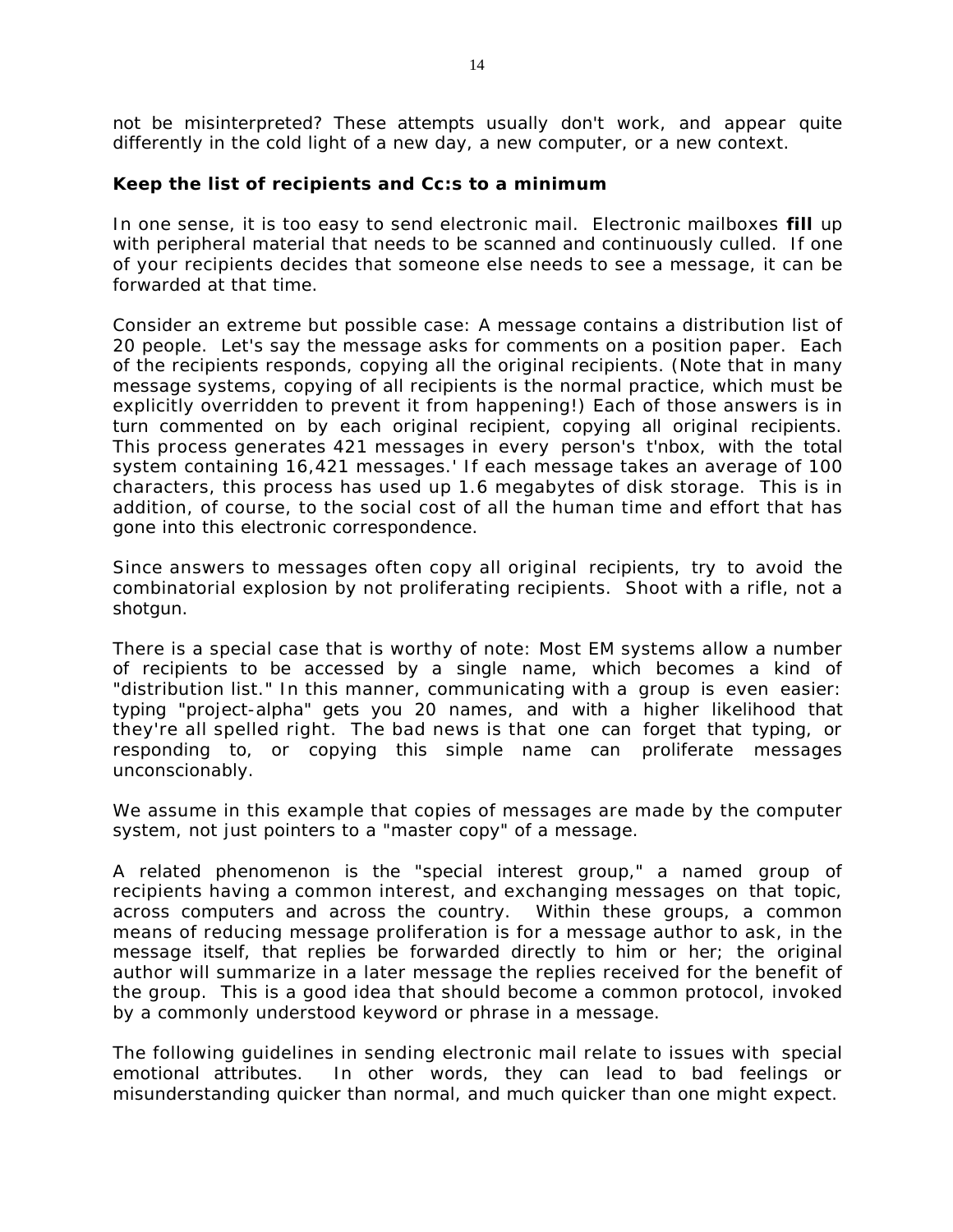# **Separate opinion from non-opinion, and clearly label each**

Your recipient, and especially unintended recipients further down the forwarding path, might not know you as well as your friend in the adjoining office, and may not know about the subject matter of the message well enough to distinguish opinion from fact.

If you must express emotion in a message, clearly label it

As mentioned above, sarcasm, humor, and irony often do not work in a message. Someone who knows your ascerbic wit less well might not "get it."

This doesn't mean every message must be dry and humorless. Especially on the ARPAnet, a whole tradition of "flaming" has developed, in which emotions are vented, but labelled as such. For example:

(Message inbox:431)

Received:by rand-unix.ARPA; Fri, 15 Fab 85 15:22:07 pst

From: John Schwartz <schwartz@rand-unix> Date: 15 Feb 85 15:22:02 PST (Fri) To: randvax!anderson Subject: Re: Danger! Psychologists at Work

Just read the article in the Computer Journal about Frederickson's studies on manmachine interfaces. What cr\*p!! They're measuring what can be measured, not what's important. I'm so tired of reading this kind of tripe that I'm cancelling my subscription. (Flame, flame). Perhaps a rational message about this will follow after I calm down!

John Schwartz

The tradition of labelling emotions has developed for two good reasons: (1) People feel strongly about many subjects, and want to express the strength of their feelings, and (2) there have been many examples of misinterpreted messages, in which emotions were misinterpreted or confused with the other content of the message. Labelling attempts at humor, anger, or sarcasm as such allows those feelings to be transmitted, but with less misinterpretation. Again, it helps to remember that there could well be readers of your message at a different place and time for whom even your labelled emotions might be inappropriate. Flaming is discussed further, below, in the subsection, "The Phenomenon of Flaming."

## **Other content labels are useful**

In addition to labelling an emotional outburst as "flame," there are three other common labelling conventions of which we are aware 2: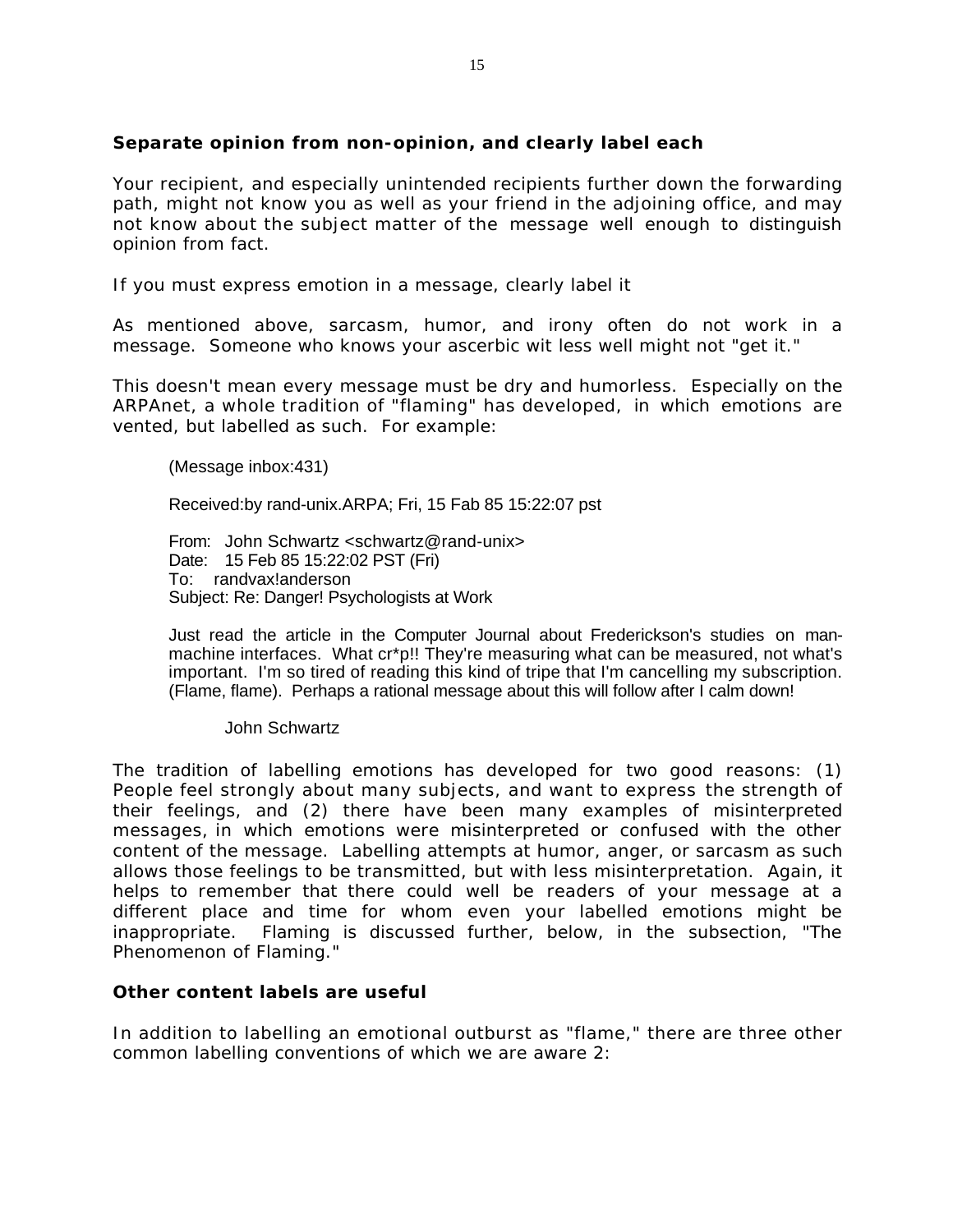- A "Smiley face" symbol, typed as ":->" or ":-)" (turn the page a quarter-turn clockwise for maximum effect) indicates the author intends something as a joke, or less frequently as an ironic smile.
- The keyword "spoiler" is used in the subject field of messages that reveal the plots of movies or the like.
- There is a convention of using public encryption for messages (including spoilers or obscene jokes) that might be offensive to casual readers. The keyword "rotl3" is used in the subject field to indicate the use of a standard encryption algorithm.

All of these labels reduce shock, surprise, or disappointment in the reader that are normally avoided by other social conventions in faceto-face interactive conversations. They thus contribute to an expansion of normal etiquette into this newer medium.

# **Think about the level of formality you put in a message**

Consider the following message: (Message inbox:291)

Received:by rand-unix.ARPA; Fri, 21 Dec 84 11:40:18 pst From:Bob Anderson <anderson@rand-unix> Date: 21 Dec 84 11:40:12 PST (Fri) To: randvax!anderson, randvax!gillogly, randvax!norm Subject: meeting ..

we need to setup a meeting bet. jim you and i -- can you arange? i'm free next wed. thks.

\_Our thanks to Jeff Rothenberg for reminding us of these conventions.

Much about this message conveys its informality: Lack of careful capitalization in the subject field, informal grammar, lack of specific form, content that appears to have been typed hurriedly (although this lack of rigor might well be deliberate).

Here's another example of a message:

(Message inbox:292)

Received: by rand-unix.ARPA; Fri, 21 Dec 84 11:48:09 pst

From: Bob Anderson <anderson@rand-unix> Date: 21 Dec 84 11:48:02 PST (Fri)

To: randvax!fowles, randvax!martin, randvaxlwilson, randvax!adamson

Subject: MEETING ON FY86 PLANNING, 2PM 12/28/84, CONFERENCE ROOM 1

There will be a meeting of the FY86 planning task force in Conference Room 1 on December 28, 1984 at 2pm. The Agenda for the meeting is:

-----------------------------------------------------------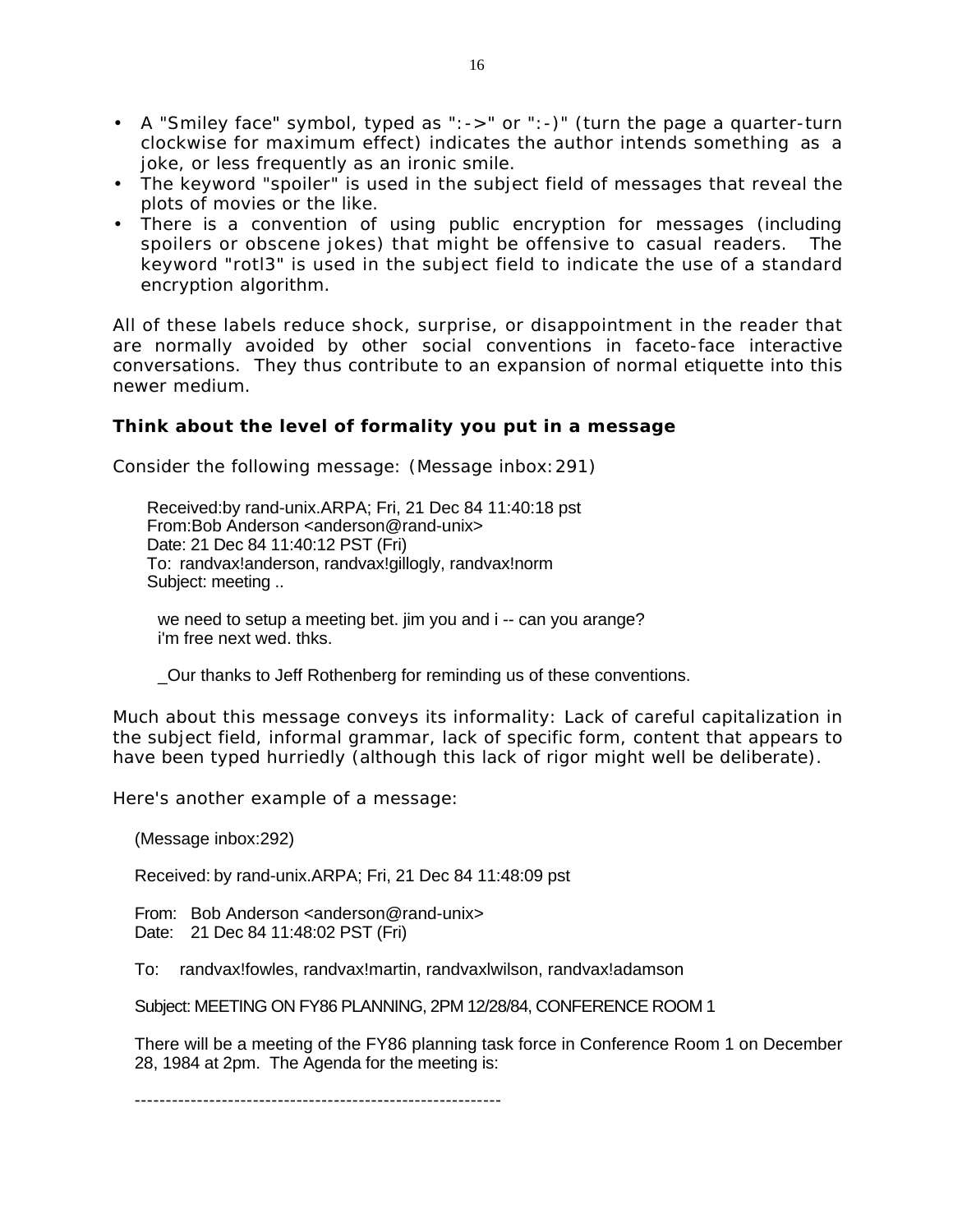Topic Presenter Time ----------------------------------------------------------- Strategic Business Plan John Fowles 30 min. Budget Forecast for FY86 Sue Martin 15 New Product Announcements Peter Wilson 20 Action Items for lst Qtr FY86 Jane Adamson 25

-----------------------------------------------------------

The formality of this message can been seen from the care that was put into it. It wasn't just dashed off some midnight before logging off, but rather was probably entered, then edited, using a word processing program.

Why do we care about the level of formality of a message? Simply because the content of the second message should be given more attention and care when received than the first. Words were chosen in the second, and therefore could be expected to be chosen carefully to convey the meaning intended. In the first, informal, message, the words might well have been dashed off, and should be taken quite lightly. You should not try to read deep meaning into a hasty note. (In our other written correspondence, we have other clues: scribbled notes on the back of an envelope are treated more informally than typed letters. However, on your terminal, all electronic messages in one sense look the same, so greater attention must be paid to what clues there are to their level of informality.)

The following three guidelines are especially relevant in sending a message to a bulletin board or interest group, where some or all recipients might not know each other personally.

# **Identify yourself and your affiliations clearly**

This helps your recipients put your message in some context. If you put in a company affiliation for identification, and yet are expressing personal opinions, not company policy, that should be made clear. If you comment on a product, you should make clear any affiliation with that product and its manufacturer or distributor. (Some of these identifications are traditionally handled by the use, or deliberate non-use, of a corporate letterhead in sending a message. Many electronic mail systems have no equivalent yet, so explicitly labelling of affiliation becomes more important.)

Here's an example of poor labelling of affiliation:

Received:from brl-vgr.arpa,by rand-unix.ARPA; Sun, 14 Oct 84 15:28:36 pdt Received:from mit-mc.arpa by BRL-VGR.ARPA id aO29687; 14 Oct 84 18:17 EDT Date: 14 October 1984 17:31-EDT From: Eric Peters <PETERS@mit-mc.ARPA> Subject: Great Plotting Program! To: INFO-CPM@mit-mc, INFO-MICRO@mit-mc, INFO-PC@mit-mc Cc: PETERS@mit-mc, MIT-SPEECH.LARSON@mit-mc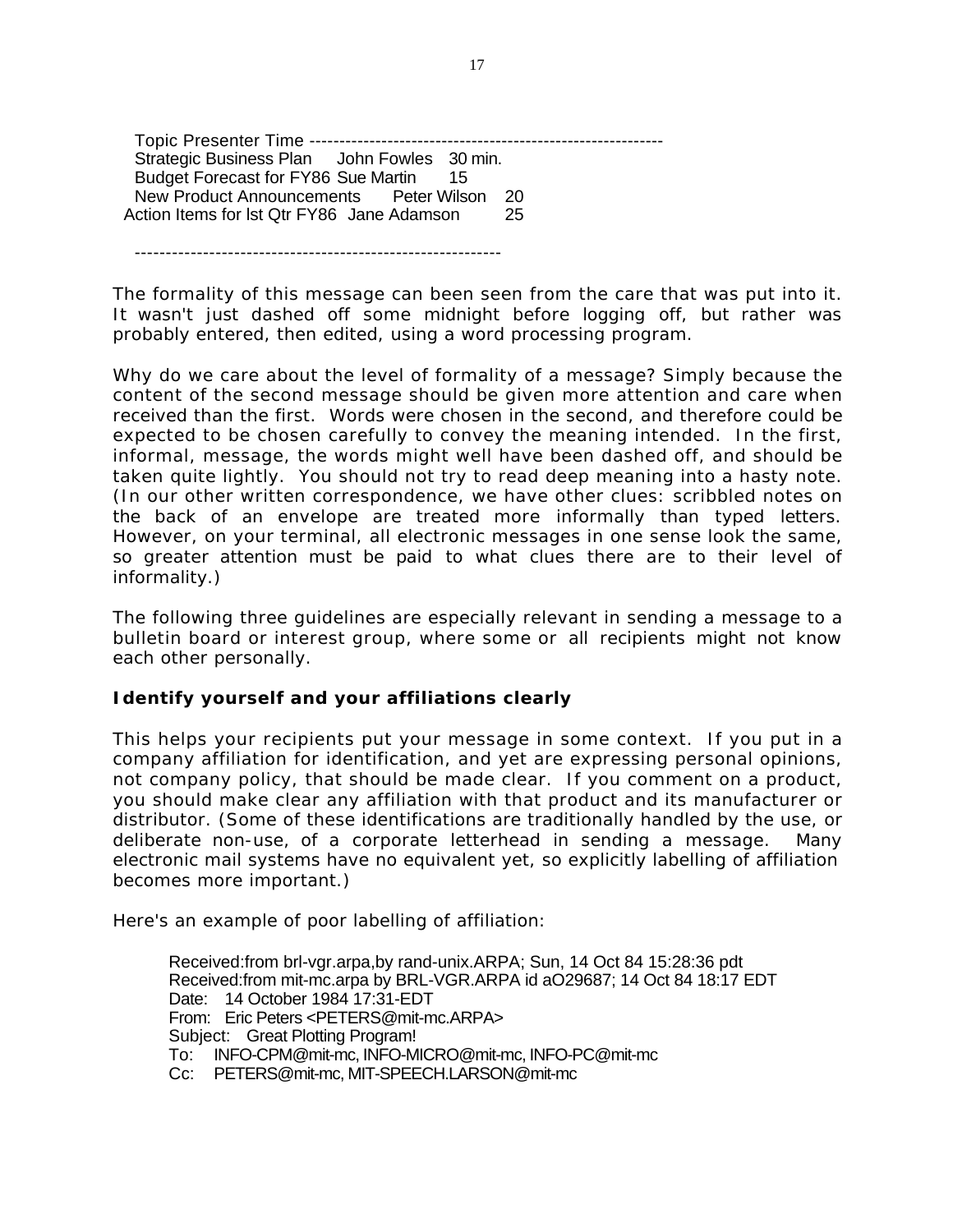I must share with the net my enthusiasm for an item of commercial software that I bought recently.

Lark Scoftware's PLOTTER program produces amazingly good charts and graphs (line diagrams, scatterplots, mixed line and scatter, bar graphs, pie charts) on a large number of dot-matrix printers, including Anadex, BMC, Centronics 739 C.Itoh Prowriters, Epsons, GE 3000 series, IBM< with graftrx, IDS, Mannesman Talley 160/180. NEC 8023, Okidata, Panasonic KX 1901, Star GeminilOx,15x.

Versions available for CP/M 80 and 86, PC DOS and MS DOS. The order blank lists every format I ever heard of, plusl

The program is extremely user friendly. Menu driven questions guide you in designing your chart/graph.

Of course, to keep the menu from being ridiculously long, the options are somewhat limited. But the author has included quite a bit of background data in separate sections that -- if you study it -- will let you change to suit your own tastes virtually everything that the menu-driven program sets up.

The cost is reasonable, \$99 for all types of graphs. One can buy the line chart pkg and the BAR & PIE charts separately, at \$69 each, but that is pointless -- you'd surely want them all for the \$20 difference.

3EIectronic storage and use of letterheads is becoming available, however. One example known to the authors is MCI Mail (MCI Communications, Inc.) Address: LARK Software, 7 Cedars Rd, Caldwell NJ 07986, phone (201)226-7552.

An enterprising student with one of those printers might make good money doing charts for other students, and even faculty -- the output is plenty good enough for publication.

I have started to dress up my reports with charts that I could previously only dream about. My guess is that this program is going to be a classic.

Eric Peters

Is the writer merely a consumer of the product, or does he have another connection with the company? Does he have affiliations with MIT (mentioned often in the message header)? If so, as a student, worker, faculty member?

Here's an example of what we believe is an appropriate labelling of affiliation:

Received:from brl-tgr.arpa by rand-unix.ARPA; Thu, 4 Oct 84 03:43:14 pdt Received:from brl-vgr.arpa by BRL-TGR.ARPA id abO6286; 4 Oct 84 6:04 EDT Received:from sri-unix.arpa by BRL-VGR.ARPA id aOO6563; 4 Oct 84 6:02 EDT Received:from Usenet.uucp by Sri-Unix.uucp with rs232; 4 Oct 84 2:43-PDT Date: 2 Oct 84 0:18:18-PDT (Tue) To: info-unix@BRL-VGR

From: hplabs!hpda!fortune!forosl!rhino!larkin@UCB-VAX.ARPA

Subject: Re: Is System V going down the tube?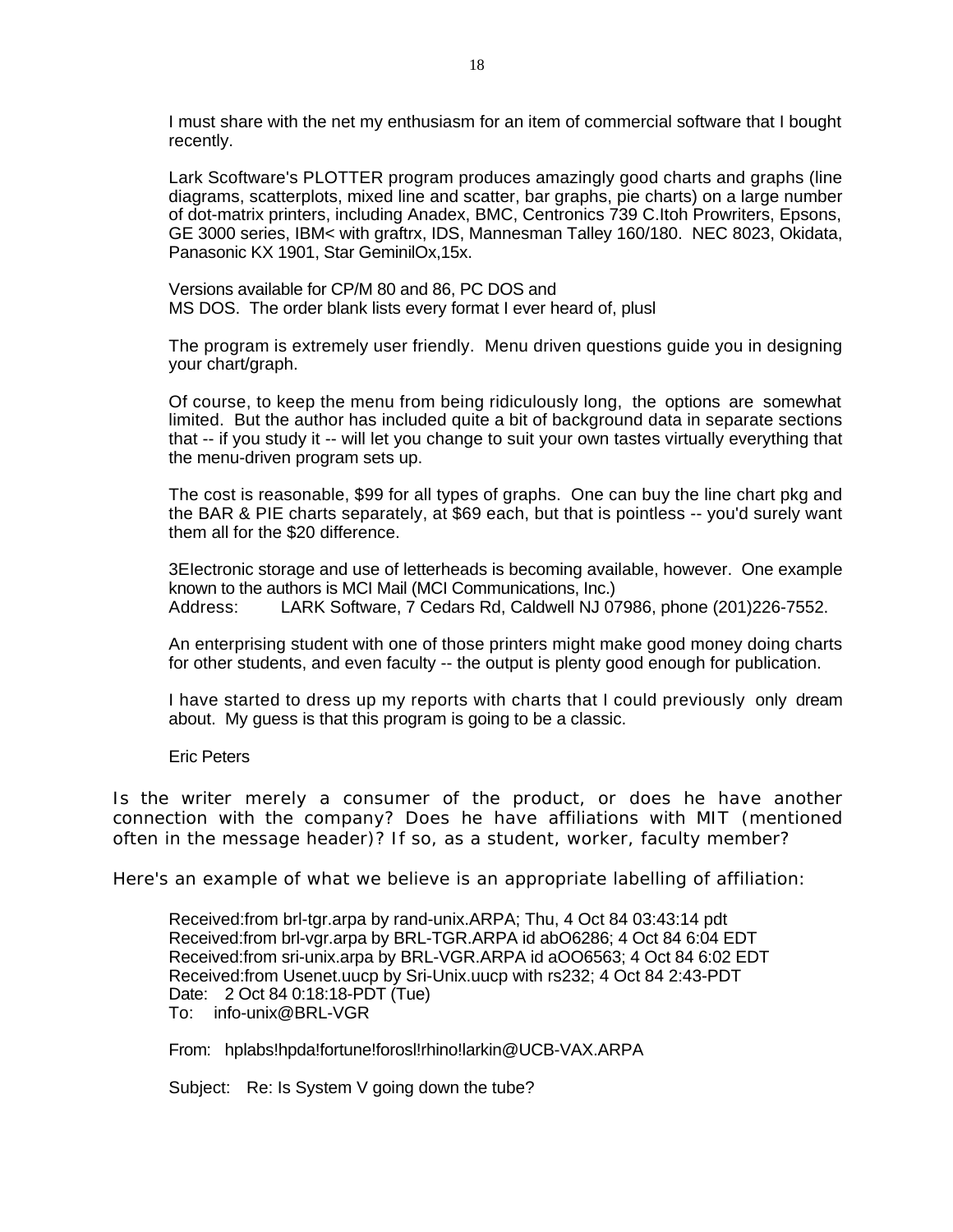Article-I.D.: rhino.213

In-Reply-To: Article <205@ucbopal.CC.Berkeley.ARPA>

An interesting question regarding the statistics Jim Averill quoted

| Ivia. | Xenix      | 77%        |                        |
|-------|------------|------------|------------------------|
|       | Version 7  | <b>20%</b> |                        |
|       | System III | 3%         | (System V must be 0%)] |

is, to what do these statistics pertain? Is this a measure of the development genesis of the systems, of the licensing path taken by the various manufacturers, or what?

One would expect that several thousand (yes, THOUSAND) Un\*x installations would show up SOKEWHERE in the above figures, yes? And yet, Fortune Systems ("For:Pro") is nowhere listed. UNLESS, of course, we talk about the licensing agreements, in which case For:Pro is included in the Xenix figure.

Note that For:Pro is NOT a Xenix re-port. Neither is For:Pro Xenix based. For financial reasons, though, Fortune's LICENSE is based on the Xenix license.

As far as the technical port is concerned, For:Pro is V7 based, with many of the 4.1 commands included. Fortune has made many kernel modifications, including several to the scheduler, new I/O drivers, and a mechanism for automatically determining the device controllers attached to the system and accessing the appropriate device drivers dynamically.

(Note that these statements are NOT official Fortune positions, merely observations based on my experiences.)

Peter Larkin Fortune Systems, Redwood City, California ... lfihnp4, ucbvax!amd, hpda, sriunix, harpo)lfortunelrhinollarkin

## **Be selective in broadcasts for information**

The real power of this exciting new medium can be glimpsed in its broadcast capability. Do you need the answer to a question: How many megabytes does the new IBM cartridge tape cassette hold? Does the Sperry PC run Lotus 1-2-3 without modification? No need to rummage around libraries looking in books. The answer is at your fingertips: Broadcast a message to "networkland" (or within it, to some special interest group in that topic of interest) and replies will come flowing in at the speed of light-or at least the speed of electricity in copper. It's fun, it's fast, and anyone can play.

The only problem is that the medium will sink under the weight of all these messages. If through your membership in network special interest groups you start getting 100, 200, or more messages a day, you will either drop some or all of the groups, or else scan and quickly discard many of the messages-often from their subject lines alone. With the current state of video display technology, you simply cannot scan 100 electronic messages as quickly as you can 100 pieces of printed mail, because there aren't as many clues (bulk rate postage, obvious form letter, colored headlines leaping out at you telling the essence of the message in 20 words or less). So you stop paying a lot of attention, even when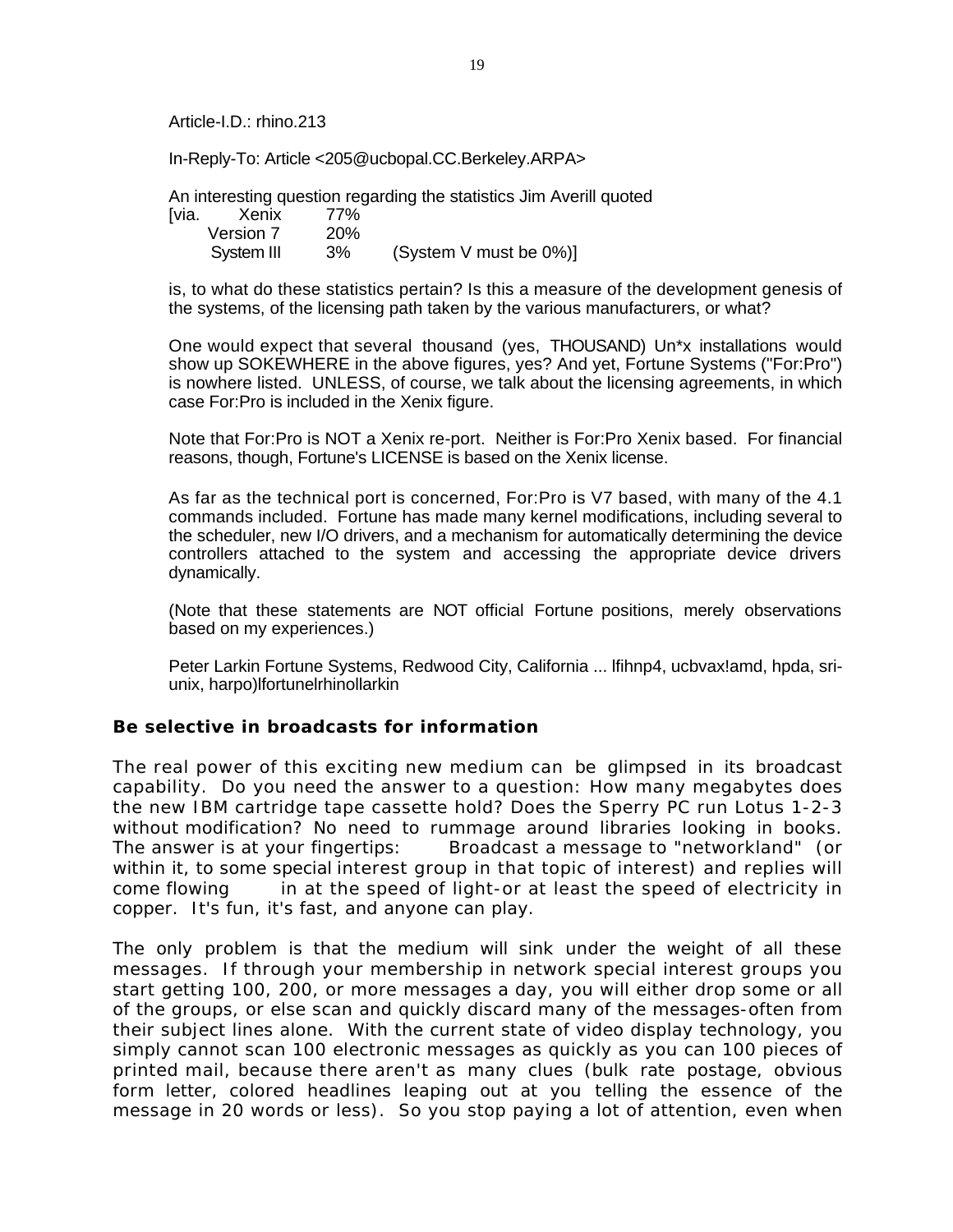you might have been the person that could have supplied the best answer to someone's question. And then no one's paying much attention when you ask, either.

The solution is clear: use the power, and revel in it, but use it with discretion. In particular, before you broadcast all the things you want to know about a subject to the interest group on the subject area you've just joined, take the time to scan the message archives of the group to see if the questions have been asked and answered dozens of times before. This may be obvious advice, but we see counterexamples literally weekly.

# **Do not insult or criticize third parties without giving them a chance to respond**

If you think the hard disk or expansion board made by XYZ Corporation is faulty, you perform a service by telling a relevant interest group about it. But you might also be wrong. You might be using it incorrectly, or not have the latest version, or it might have been dropped off the loading dock on its way to you, and not be representative.

If you are privileged to have access to an electronic mail medium, or electronic bulletin board, remember that the rest of the world did not necessarily join when you did. If you've got something negative to say about someone or something, say it if you feel it's appropriate, but copy the person or company at the same time, either electronically or by sending a hardcopy via U.S. mail. If, perchance, you get a response that shows you were wrong in some fact, or that you flamed inappropriately, you owe it to your recipients and the possibly aggrieved party to keep your respondents informed.

We've seen a lot of critiques and criticism on the nets, much of it deserved. But it's also much easier to be a critic than a builder. The labors of dozens of people trying to build a company or product out of only ideas and hard work can be destroyed by casual critiques written in a moment of anger (like when you lost three days' work when the disk crashed), when the criticism might have been inappropriate or answered effectively. It is especially sad when the company doesn't even know what the rumor mill is saying about them, so that they can't respond.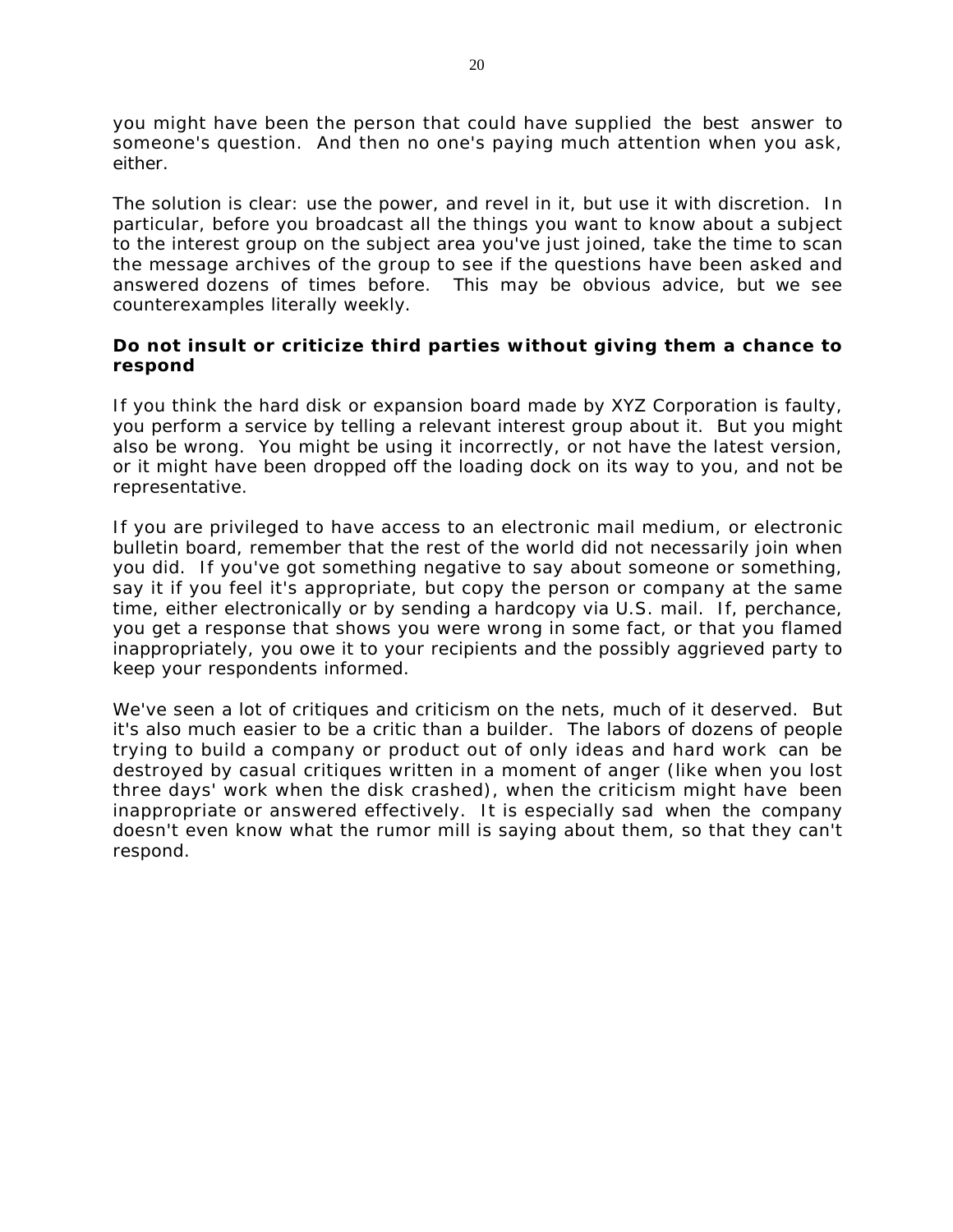### **RECEIVING AND RESPONDING TO MESSAGES**

Receiving messages is easier than sending them. If you want, you can just be a passing observer of the scene. Responding to messages is usually easy, as most systems provide a "reply" function that automatically creates the appropriate header for the response. In addition to the guidelines mentioned here, note that all "sending" guidelines apply while responding to a message.

One rule that we don't provide is: When is it rude not to respond to a message? For example, if you receive the message, "The meeting has been postponed 'til 2pm," should you make the sender aware that you've received it on time? It probably depends too much on local context, such as whether the message system provides an automatic "receipt" message to the sender when you access a message.

## **If you receive a message intended for another person, don't just ignore it**

It's not good citizenship to ignore a message, or hit the "delete" key. The sender will assume the intended recipient got it, and wonder why he or she didn't get a reply. The intended recipients) won't know something they were intended to know. And so on.

If you know from the content of the message (of course you read it, even though you knew after two sentences it was missent) who the correct recipient is, you could forward it with a cover note explaining the error. If you're not sure, use your system's "reply" capability to notify the sender, preferably attaching the errant message to your response.

# **Avoid responding while emotional**

See the following guidelines, which explain why it might be inappropriate to respond in an emotional state of mind. See the section "Responding to Messages," below, regarding how to respond when you decide to.

# **If a message generates emotions, look again**

One of the most surprising things about electronic mail is the ease with which misinterpretations arise. People are used to reading "body language," voice intonation, and numerous other cues when interpreting messages delivered in conversation, or even on the telephone. Those cues are missing in electronic mail, and what was meant as a casual comment, or an attempt at humor or irony, is misinterpreted. Even small misinterpretations have a tendency to mushroom. Messages between two correspondents may become more stilted and formal, until what started as a casual exchange of messages becomes a set of diplomatic communiques.

So it is easy to become angered at something in a message ("Boy, that was a dumb thing to say." "How could anyone be so silly.").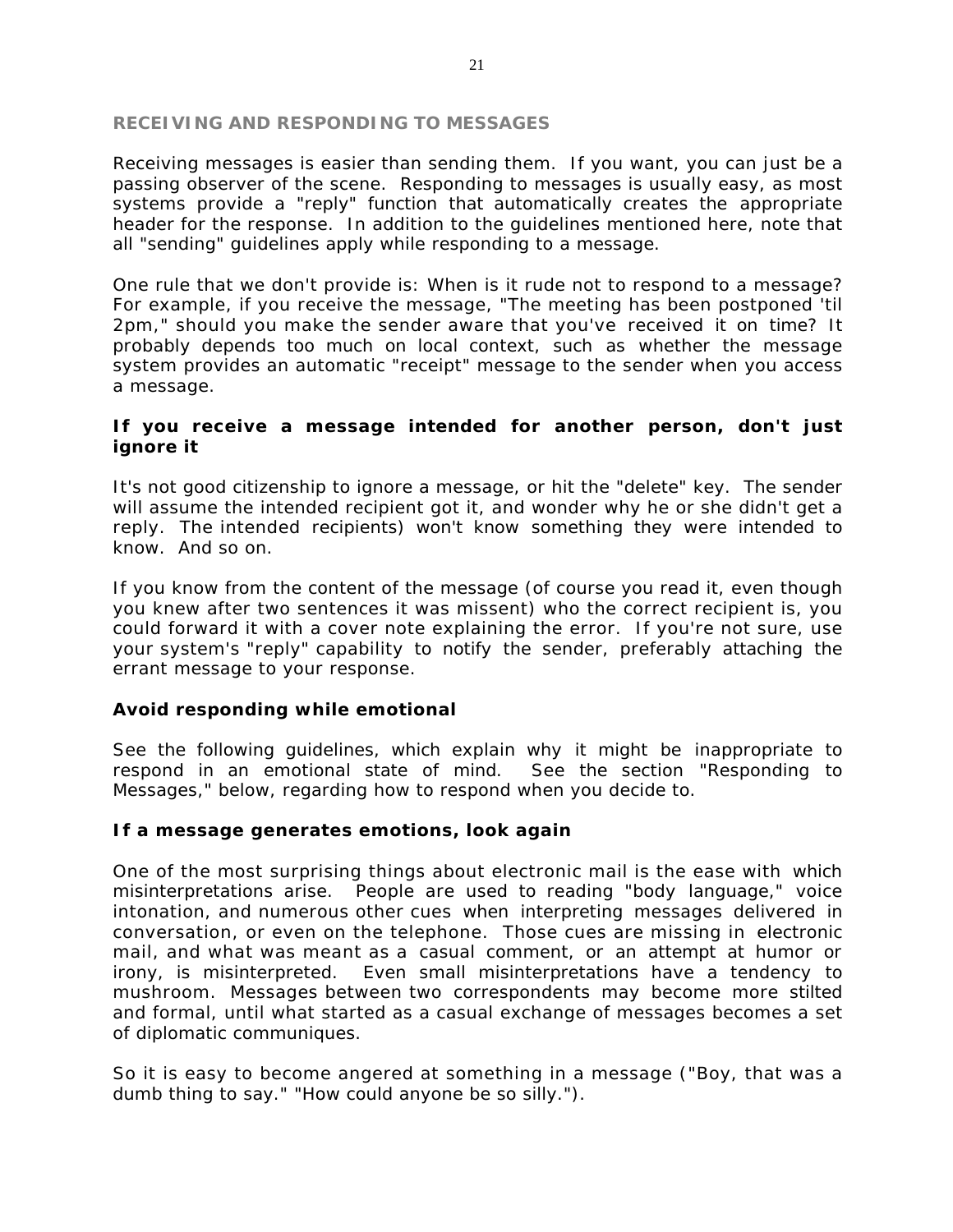We've found that the reader should pause and reread the message. What at first glance was offensive can often be interpreted, on rereading, as merely a poor choice of words in a hasty message-words that might have been casually used, then forgotten, in a face-to-face conversation, but that linger on the printed page (or phosphor screen). It might help to consider the message as a written verbal communication, rather than real writing.

It also helps to consider the source. The sender might be a graduate student **(or** high school student) hacking away on some remote system, using a colloquial way of expressing him- or herself that is customary in that person's peer group, but that is inappropriate in the recipient's circle of communicants.

As we've mentioned, the most likely explanation is that an attempt at humor or irony went awry. Try to interpret the message that way before firing off your own cynical reply, thereby escalating the process to higher levels of misinterpretation. There is danger that your response can cause a chain reaction of emotional responses, or "flaming," that is very counterproductive.

# **Assume the honesty and competence of the sender**

Giving someone the benefit of the doubt isn't a bad rule of thumb, especially when they're 3000 miles and three time zones away. (This rule may seem too obvious to mention, but we have observed numerous examples of replies to messages that appear to assume the original sender is an idiot, whereas the recipient might well have misunderstood the context or intent of the message.)

# **Try to separate opinion from non-opinion while reading a message, so you can respond appropriately**

The sender, of course, should have labelled opinion as such. In case he hasn't, it is worthwhile trying to unravel opinion from fact, since your reply will benefit from making the distinction.

# **Consider whom you should respond** to

If the message was sent to a distribution list, do you really want your answer to go out to that same list? Wouldn't it keep the electronic clutter down to respond only to the sender, even if that means editing out the name of the distribution list in the "Cc:" field your text editor so helpfully supplied?

There's a nice compromise: Send an answer only to the sender, with the P.S.: "If you think this response merits wider distribution, feel free to do so." That way, the original sender can batch together responses received, and provide a coherent update to the issue (giving you credit, of course, for your insightful contribution to the debate).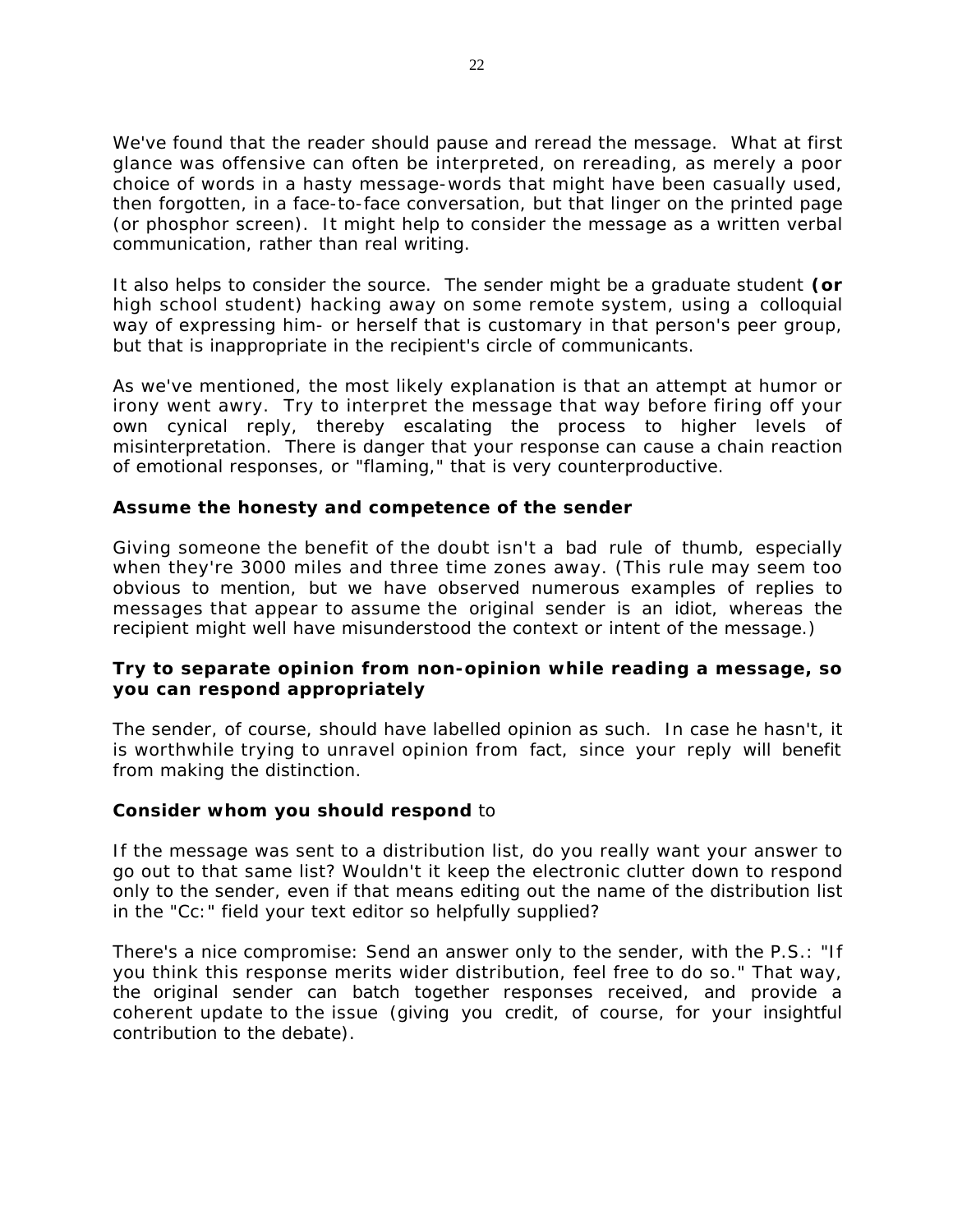## **Consider alternative media**

Can you walk down the hall, or pick up the phone, and respond better? Was there something in the original message that needs clarification, so that a real conversation might well cut through to the heart of the issue, rather than starting a string of messages and responses?

Recall our earlier caution that a string of messages and responses tends to become brittle and may lead to misunderstandings in a way that personal conversations do not-a fertile field for behavioral analysis. The lack of additional cues, in our experience, almost invariably leads to misinterpretation, especially between parties who do not know each other very well. So consider reaching out and really touching someone.

# **Avoid irrelevancies**

Respond to opinion with contradictory evidence, or facts that are relevant. The medium seems to have a "chatty" nature, since it is harder to write succinctly than to ramble on. But given the limited phosphor window we have onto this electronic universe, succinctness and relevance become prized attributes. The message that makes its point and fits on one screen does its job best, and you will be well regarded.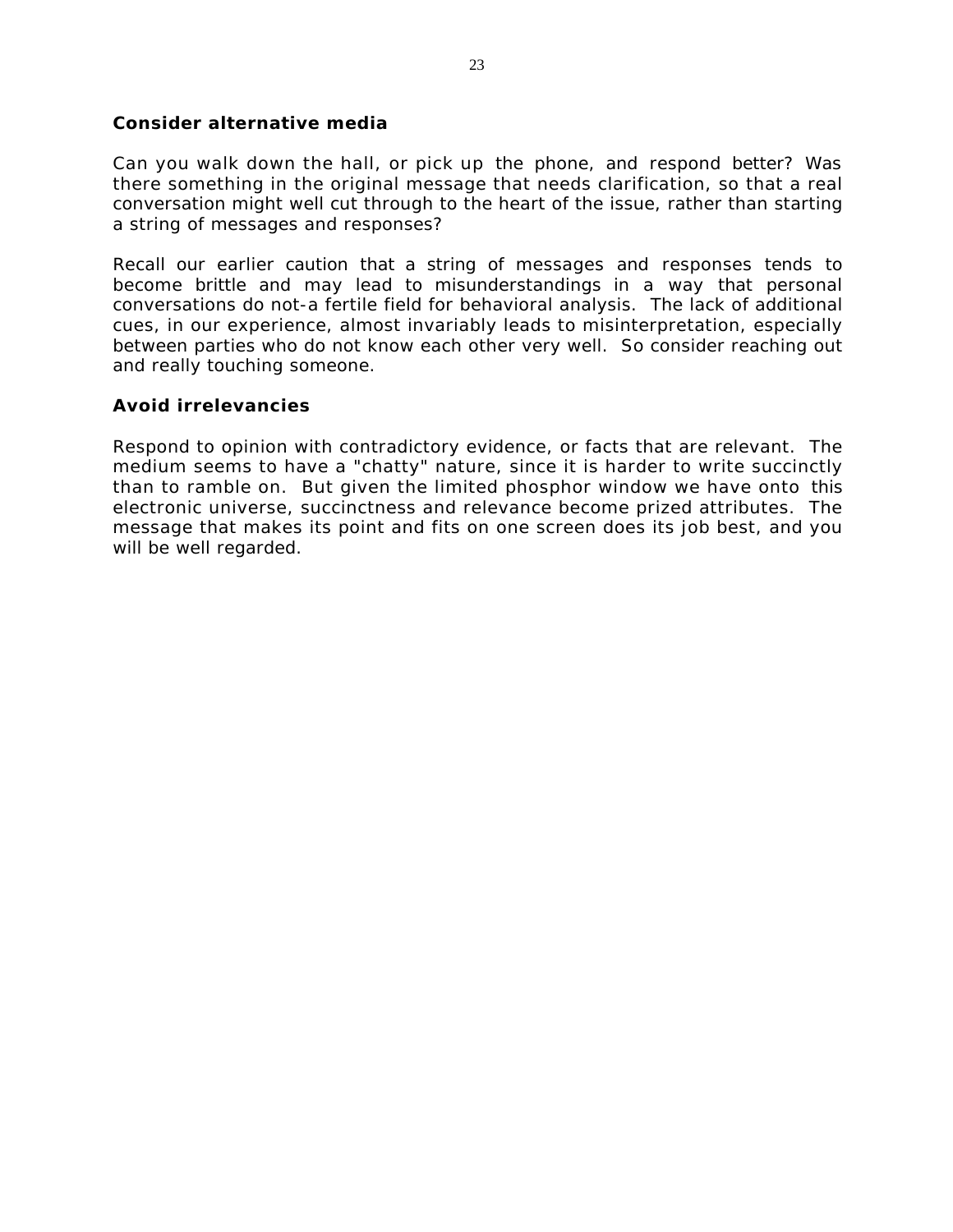#### **ACTING AS COORDINATOR/LEADER OF AN INTEREST GROUP**

We've mentioned the growing role of special interest groups in electronic mail networks. They perform several very useful functions: (1) Focus on one subject matter, so that there is continuity and coherence to the dialog; (2) bring together diverse individuals or institutions interested in a common subject matter; (3) provide a repository of expertise in an area that can occasionally be tapped by others.

The activity and diversity of these groups are illustrated by a list of special interest groups within the USENET community.

| net.abortion          | All sorts of discussions on abortion.              |  |  |  |
|-----------------------|----------------------------------------------------|--|--|--|
| net.ai                | Artificial intelligence discussions.               |  |  |  |
| net.analog            | Analog design developments, ideas, and components. |  |  |  |
| net.announce          | Moderated, general announcements                   |  |  |  |
|                       | of interest to all.                                |  |  |  |
| net.announce.newusers | Moderated, explanatory postings                    |  |  |  |
|                       | for new users.                                     |  |  |  |
| net.arch              | Computer architecture.                             |  |  |  |
| net.astro             | Astronomy discussions and information.             |  |  |  |
| net.astro.expert      | Discussion by experts in astronomy.                |  |  |  |
| net.audio             | High fidelity audio.                               |  |  |  |
| net.auto              | Automobiles, automotive products and               |  |  |  |
|                       | laws.                                              |  |  |  |
| net.aviation          | Aviation rules, means, and methods.                |  |  |  |
| net.bicycle           | Bicycles, related products and laws.               |  |  |  |
| net.bio               | Biology and related sciences.                      |  |  |  |
| net.books             | Books of all genres, shapes, and sizes.            |  |  |  |
| net.bugs              | General bug reports and fixes.                     |  |  |  |
| net.bugs.2bsd         | Reports of UNIX version 2BSD related               |  |  |  |
|                       | bugs.                                              |  |  |  |
| net.bugs.4bsd         | Reports of UNIX version 4BSD related               |  |  |  |
|                       | bugs.                                              |  |  |  |
| net.bugs.usg          | Reports of USG (System III, V, etc.)               |  |  |  |
|                       | bugs.                                              |  |  |  |
| net.bugs.uucp         | Reports of UUCP related bugs.                      |  |  |  |
| net.bugs.v7           | Reports of UNIX V7 related bugs.                   |  |  |  |
|                       |                                                    |  |  |  |

The success of these groups is often highly correlated with there being a coordinator or leader who takes responsibility for group communications. It's not a simple or easy job, but it is a valuable service. (For example, the ARPAnet IBM-PC interest group now has three different editors, on a rotating basis, to handle the volume of messages.)

We've listed below some key guidelines for the performance of this coordinator/leader job. It's a role that will be even more commonplace and important as the volume of electronic communication increases.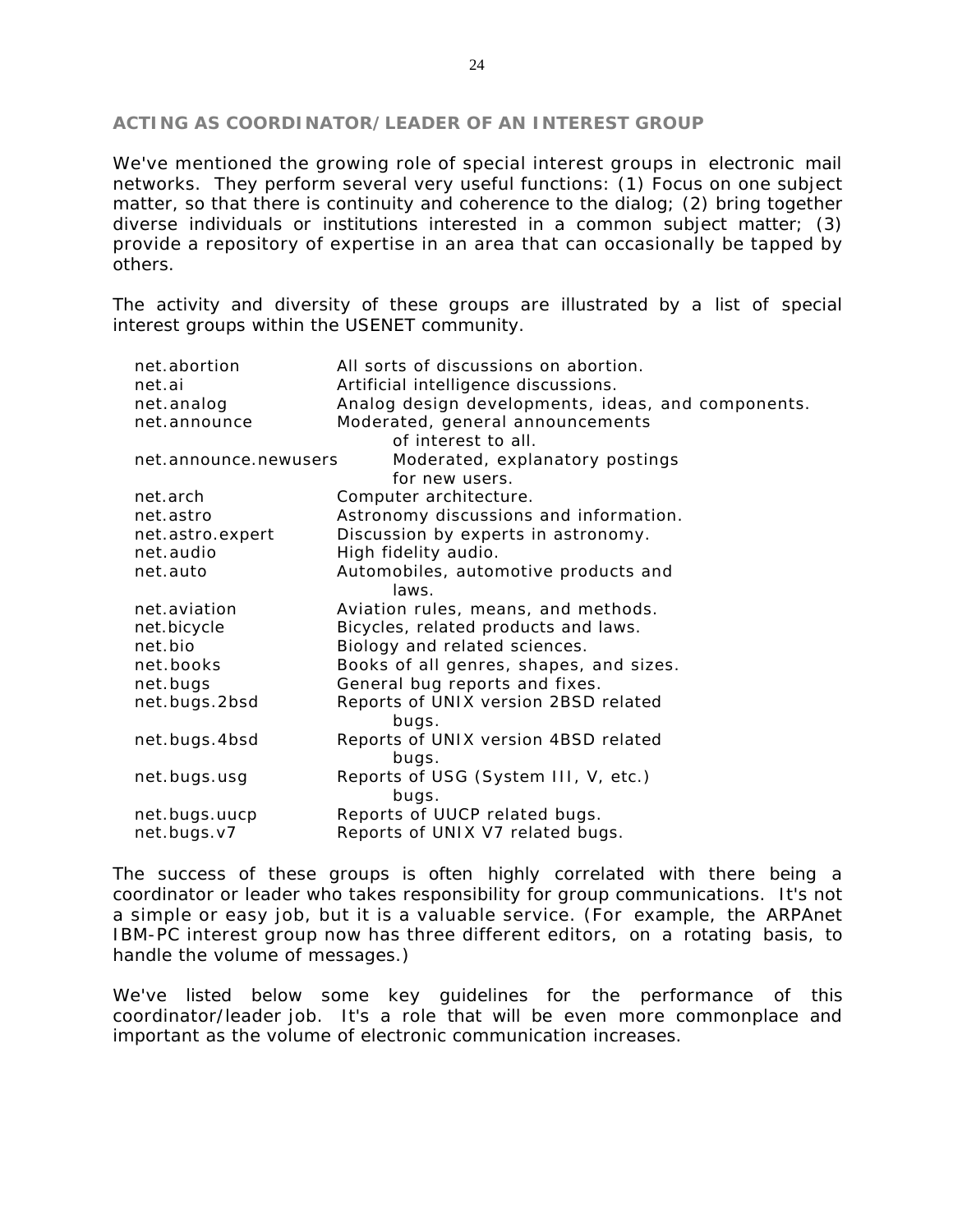# **Perform relevant groupings**

It is helpful to readers when messages received on a common topic from diverse sources are grouped together in a "packet" message. Readers may well detect common threads or issues that would otherwise have remained obscure. Also, the packet can be filed by subject matter as one unit, not many.

# **Use uniform packaging**

If some part of the message header of messages routed within an interest group have some key word or phrase in common, these messages can be filtered out and organized by recipients using "scan" and "file" functions common in many message systems. Perhaps this can be as simple as the "To" line containing the name of the interest group.

# **Exercise reasonable editorship**

Perhaps a world without censorship would be nice, but we're not there yet. Messages that are not relevant should be excluded, as should ones that are sufficiently tasteless to be offensive. But it is important that opinions (preferably labelled as such) be given a hearing.

There also tends to be much redundancy of messages and questions in these interest groups. New people are joining all the time, and asking questions that have been answered before. The group coordinator provides a very useful function by excluding these messages from continued widespread distribution, and pointing the sender (individually) to the group archives for the answer. If it is a topic that appears to be of extreme continuing interest, periodic broadcast messages can alert new participants to the relevant archives.

# **Timeliness is important**

This medium permits rapid communication, and that rapidity should be retained. The coordinator should not sit on collections of messages too long ("I'll just wait until I've got six messages to send as a group on this topic . . ."). Electronic dialogs that retain their momentum depend on this immediacy. In most cases, a 48- to 72-hour holding function for editing and grouping purposes should not be exceeded.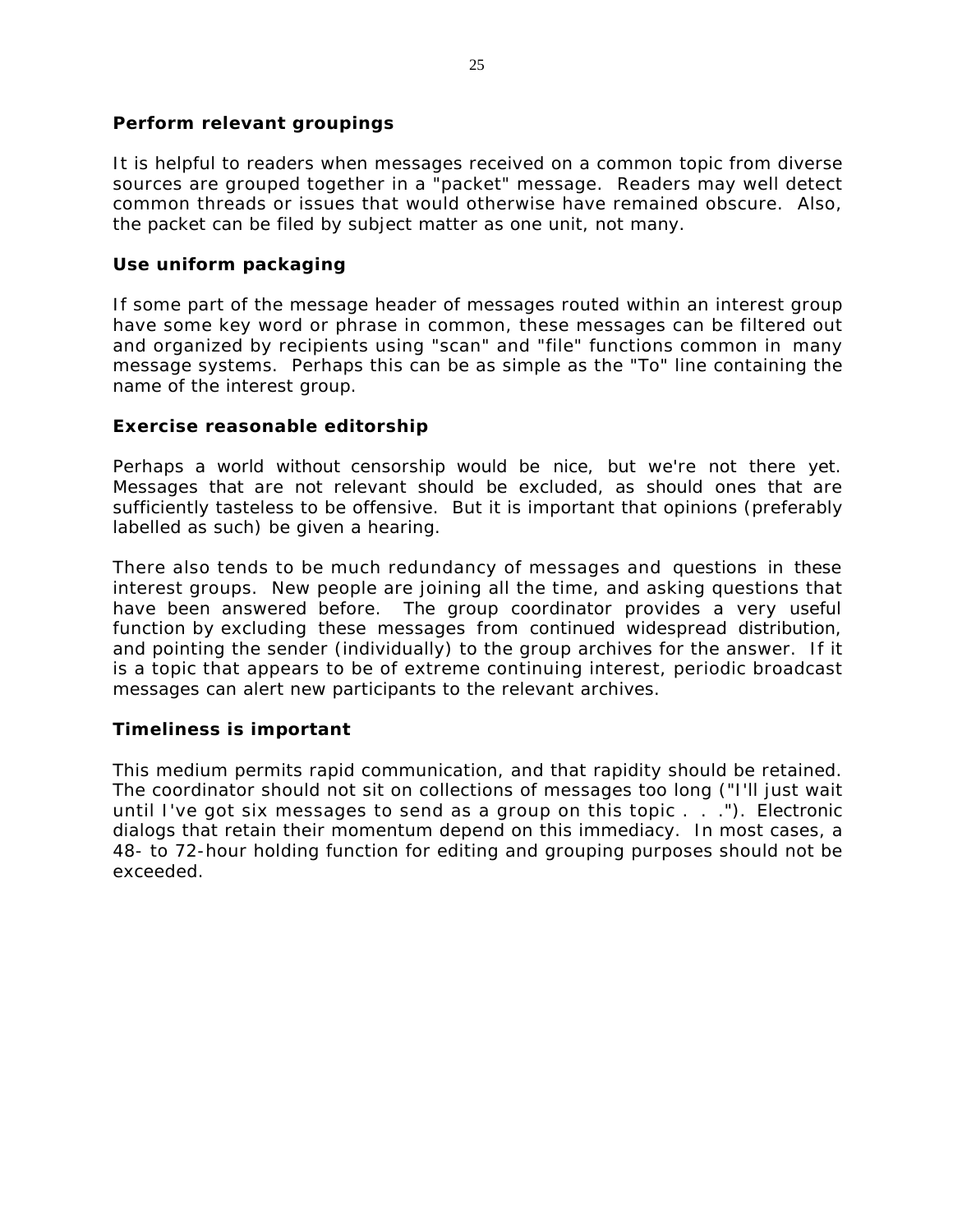#### **THE PHENOMENON OF FLAMING**

Perhaps the attribute of electronic mail systems that most distinguishes them from other forms of communication is their propensity to evoke emotion in the recipient-very likely because of misinterpretation of some portion of the form or content of the message-and the likelihood that the recipient will then fire off a response that exacerbates the situation.

We have touched upon various possible causes for this phenomenon. They are:

- It is difficult to tell the level of formality of a message from its appearance; to a considerable degree, they all look the same. The cues are more subtle than telling the difference between a scrawled note and a formal memorandum.
- Partly because of the lack of cues to the level of formality, because of the nature of writing, and because most participants are not professional writers, attempts at humor, irony, sarcasm, and wit are often misinterpreted.
- Immediate feedback from body language, interruptions, or other cues we have developed as a society to aid the intercommunication process is lacking in this medium.
- Normally in written communications, time intervenes to blunt the edge of a response, or to allow reconsideration. A written letter that is received may lie on the desk several days or weeks before it is responded to. In contrast, the ease of creating an immediate "reply" to an electronic message (often easiest to do immediately upon viewing the message) biases the EM user to respond immediately, "off the top of his head."
- Telephone calls and personal conversations that have involved hasty or illchosen words fade with time. Electronic messages containing similar infelicities have a permanence to them: They sit around in electronic inboxes, or are printed out and remain tangible, and can even be printed in a manner (inkjet, laser, or typesetting) that gives them an aura of formality and importance that was never intended.

All these factors taken together create a novel situation that must be taken into account repeatedly in using electronic mail systems.

One additional factor often mentioned is anonymity. It would appear that persons sending electronic mail to others over a network who are not known in person might be freer in communicating feelings than to friends or associates. If no one knows who "fritz at cmu-ca" is, fritz can say almost anything. In fact, we have not observed significant difference in "flaming" between remote correspondents who don't know each other personally, compared with communication among people who know each other. The anonymity factor does not appear to be an important one.

What can be done to minimize the problems of escalating emotions that arise? A number of the guidelines and suggestions we have listed earlier are relevant to this issue. To summarize: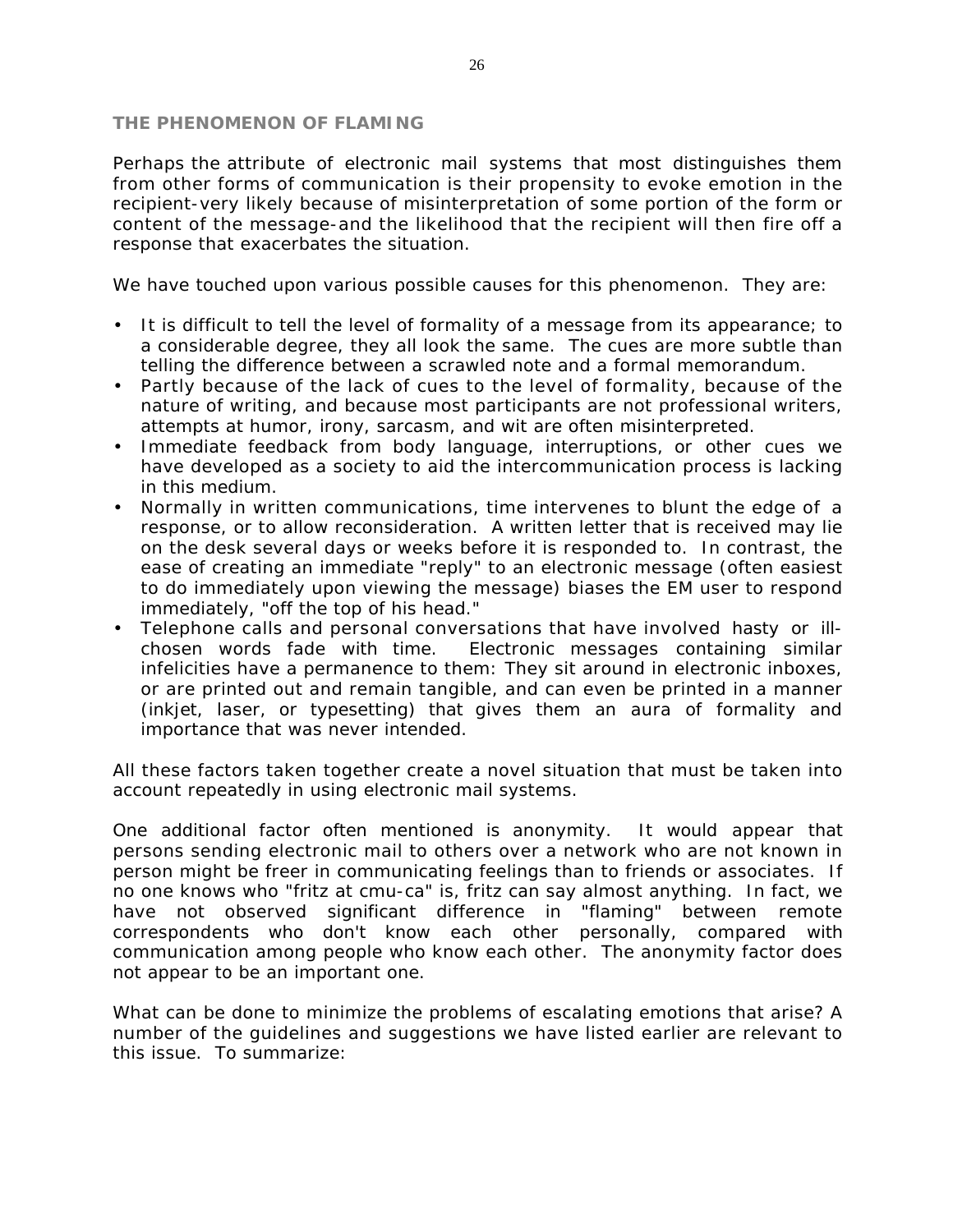- A phenomenon called "flaming" has appeared on electronic mail networks, in which messages are sent having a deliberate emotional content, but usually carefully labelled as such. Sometimes just the annotation "Flame! Flame!" alerts the reader to the fact that the writer knows he or she is being emotional. The intent is that the reader should take that into account and not assume this is a carefully reasoned statement (although it might be; the two are not mutually exclusive).
- Resist the temptation to fire off a response. Go ahead and write the response, but file it away instead, and wait 24 hours. Reconsider the response later, in the light of a new day (and perhaps a rereading and reinterpretation of the original message).
- Use alternative media to break the cycle of message-andresponse. A telephone call or personal conversation can do wonders, when body language, eye contact, and all the other cues we've developed can take effect. This is especially important if electronic communications seem to be becoming more formal and stilted than seems natural.

Much of the problem seems to stem from the paucity of cues that electronic mail affords its readers. Perhaps the technology that spawned electronic mail will go further to help with the misunderstandings it creates. One can imagine message systems in which the boldness of the characters displayed is a function of the force with which the keys are hit; in which the speed at which it is typed is reflected in the character spacing (or color, or size, etc.). Or providing a set of standard forms to be selected, ranging from "Note from the desk of . . ." to "Corporate Memorandum" to give additional cues to the level of formality intended. Perhaps the most informal messages will be displayed in the handwriting of the sender (even though keyboarded for convenience) as an additional cue to its informality. More certainly (because the systems are in prototype form already) there will be systems in which the cold green (or amber, or whatever) characters will be accompanied by voice annotations, so that the humanity and state of the sender will be retained and "read" by the recipient.

In the meantime, caution, awareness, and an evolving ethics and etiquette of electronic communication will certainly help.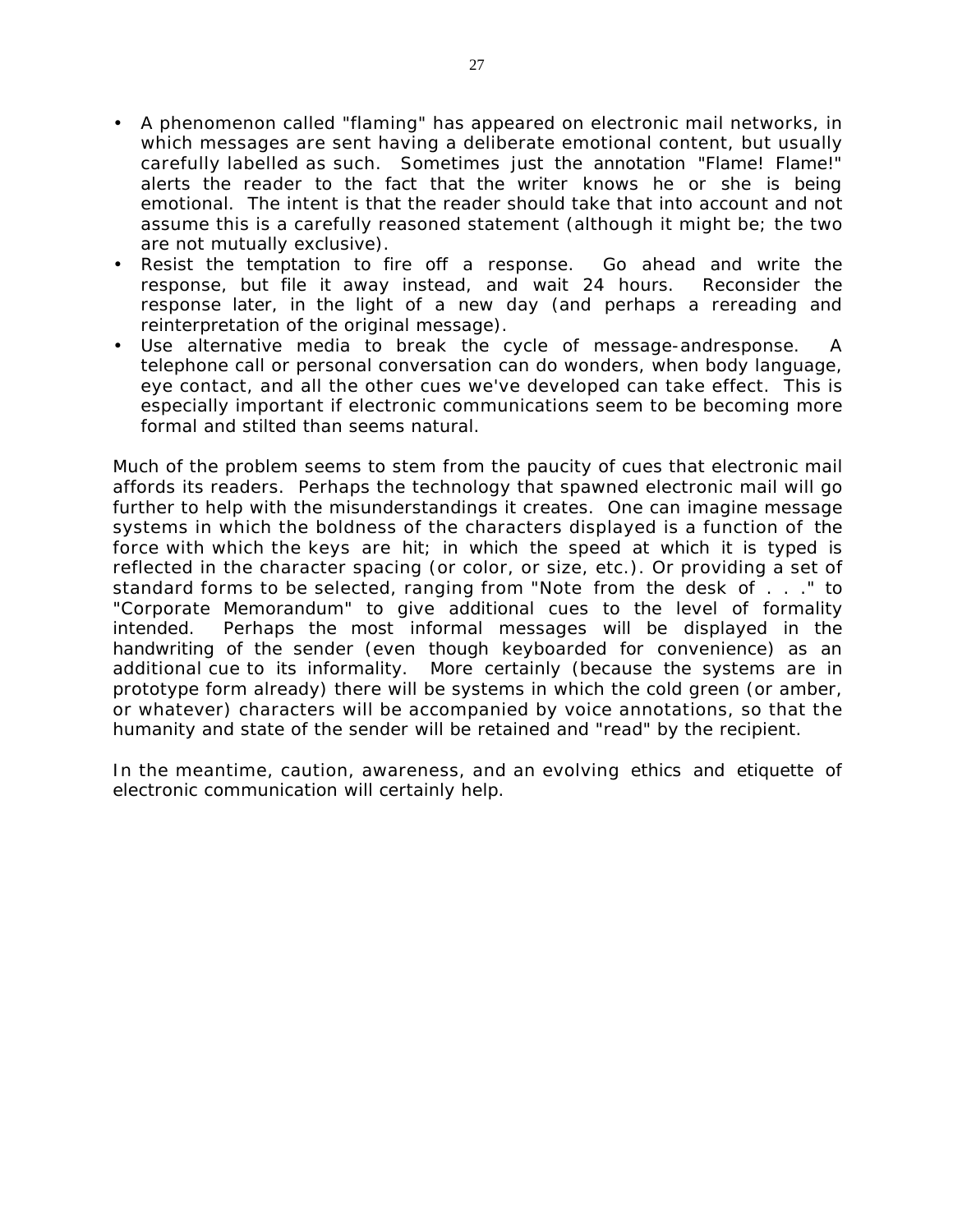## **V. IN CONCLUSION**

Electronic mail and messaging systems, and electronic bulletin boards, are an incredibly powerful and effective means of communication. Because of this, they will grow and become one of the primary means of communication for most of us.

These media are quite different from any other means of communication. Many of the old rules do not apply.

This discussion does not supply a new set of rules for this new medium. Electronic mail is in its infancy, as is our understanding of it. We have collected some guidelines that seem to point in proper directions, and have personally used them in our own use of the medium. Many of them appear to be common sense in a new guise, but they are included because we've seen them violated in practice too often to ignore. These guidelines are suggestions, intended to generate reflection and stimulate discussion.

With the new power of electronic mail comes the need for responsibility in using that power. We can all enjoy the power and benefit from it if we find new forms of behavior-even etiquette-that are appropriate. The alternative is a rising tide of irrelevant messages and electronic junk mail that will turn off most thoughtful users. By evolving a set of guidelines such as those presented here, we can all use the incredible power of the medium and benefit from it.